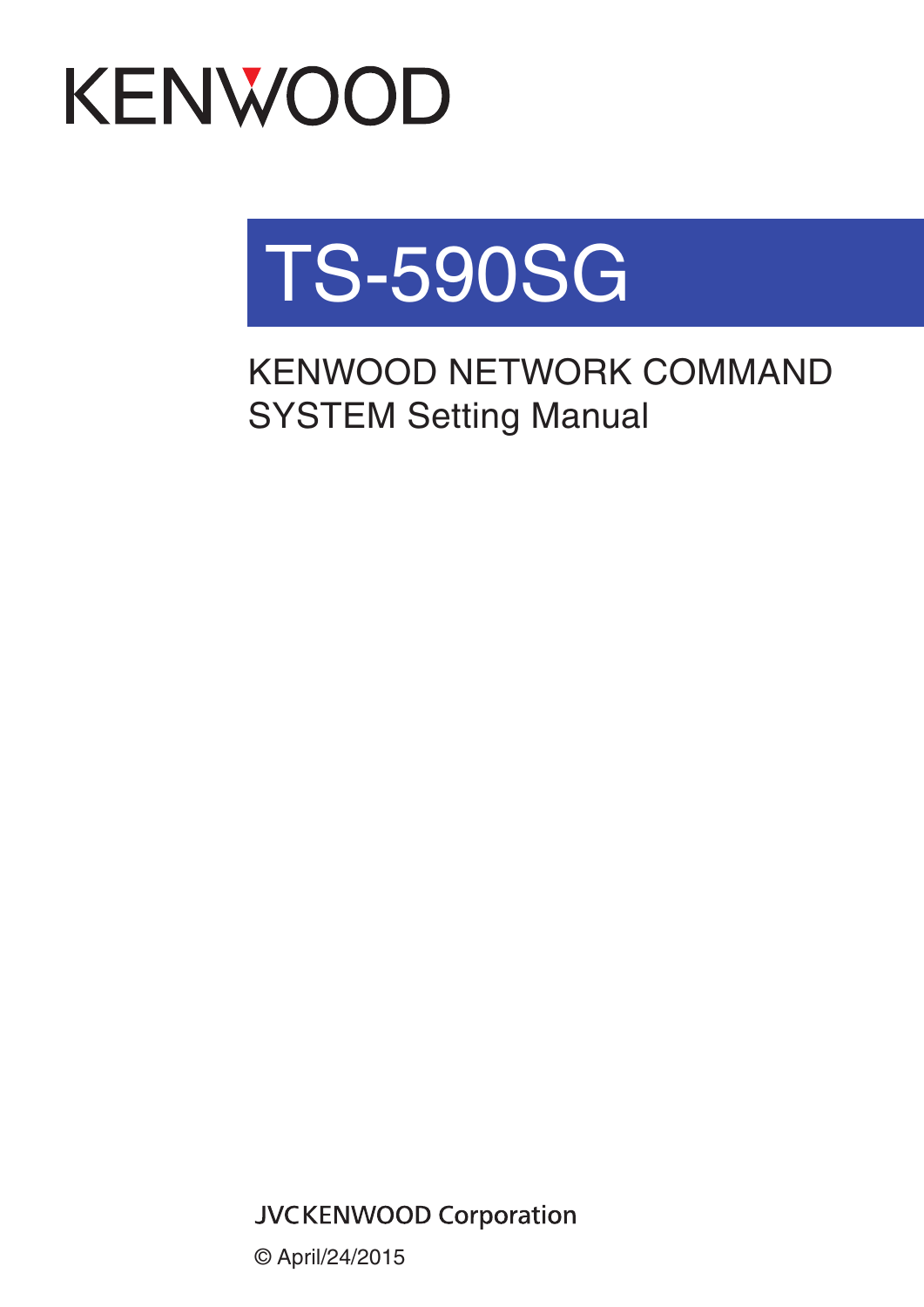| <b>CONTENTS</b> |  |
|-----------------|--|
|-----------------|--|

| 4.4. Setting for Transmission Audio Input from Rear Connector  15         |  |
|---------------------------------------------------------------------------|--|
|                                                                           |  |
|                                                                           |  |
|                                                                           |  |
|                                                                           |  |
|                                                                           |  |
|                                                                           |  |
|                                                                           |  |
|                                                                           |  |
|                                                                           |  |
|                                                                           |  |
|                                                                           |  |
|                                                                           |  |
| (Supplement): FAQ: Explaining the Internet "Cannot operate transceiver"27 |  |

#### Disclaimer:

All efforts have been made regarding the accuracy of the contents described in this document. However, there is a possibility of misprints and of descriptions that may cause misunderstanding. JVC KENWOOD Corporation bears absolutely no responsibility for damages arising thereof.

JVC KENWOOD Corporation may revise and amend the product information described in this document without notice. JVC KENWOOD Corporation bears absolutely no esponsibility for damages arising thereof.

- ・ Windows is a registered trademark or trademark of Microsoft Corporation in the United States and other countries.
- .NET Framework is a registered trademark or trademark of Microsoft Corporation in the United States and other countries
- Bluetooth is a registered trademark or trademark of Bluetooth SIG, Inc.
- The names of all products described hereafter are the trademarks or registered trademarks of their respective manufacturers.
- ・ ® and ™ are omitted throughout the text.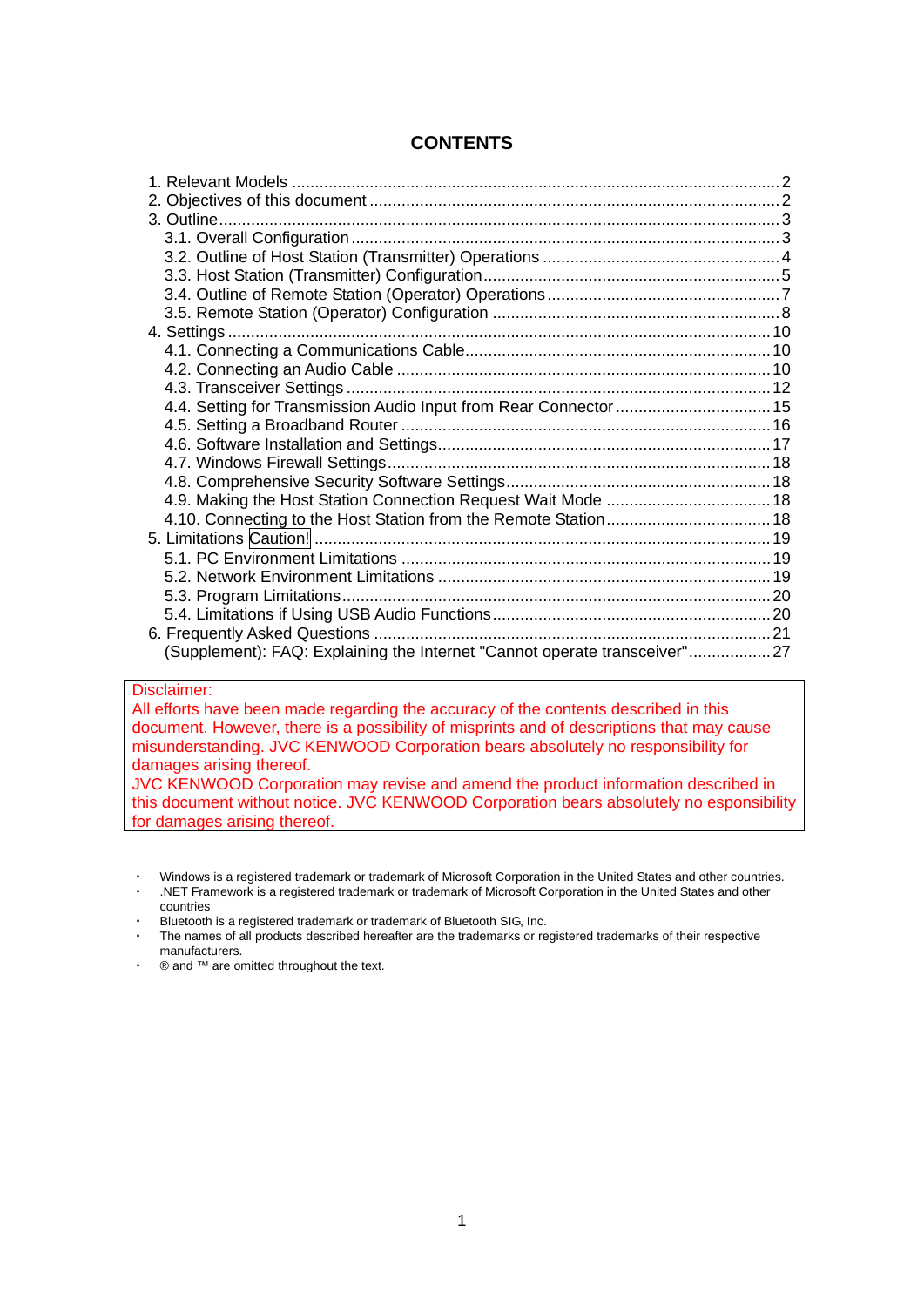## <span id="page-2-0"></span>**1. Relevant Models**

This operations guide is for the TS-590SG.

Using the TS-590SG and KENWOOD NETWORK COMMAND SYSTEM (hereinafter called "KNS") enables transceiver operations by remote control using a home LAN or the internet.

KNS is a system configured using PCs, network environments, ARCP-590G (a Radio Control Program) (hereinafter called "ARCP-590G"), ARHP-590G (a Radio Host Program) (hereinafter called "ARHP-590G"), and ARVP-10 (a VoIP Program) (hereinafter called "ARVP-10") for remote control of the TS-590SG.

### **Important**

- $\triangleright$  To configure the system, knowledge not only of transceivers but also of PCs and networks is required. JVC KENWOOD does not offer support for customer PCs and Networks. Furthermore, for operations relating to actual transmitting, note that procedures according to the Radio Act are also required.
- $\triangleright$  Operations via networks may be delayed due to unavoidable principles. Consequently, do not perform operations (such as contests or pile-ups requiring quick responses) for which delays are likely to be a problem.
- ▶ Refer to ["5. Limitations Caution!"](#page-19-0) for other limitations.
- $\triangleright$  JVC KENWOOD Corporation shall bear no responsibility for related damage such as damage caused by missed communications and dialog opportunities due to incorrect customer settings, nonconformances, or misoperations as a result of using this document or the ARCP-590G, ARHP-590G or ARVP-10 software.

## <span id="page-2-1"></span>**2. Objectives of this document**

To supply information to configure a remote control system via a home LAN or internet using the TS-590SG, ARCP-590G, ARHP-590G and ARVP-10.

|                   | Via Internet                     | Home LAN                         |  |
|-------------------|----------------------------------|----------------------------------|--|
|                   | ARCP-590G (Operates              | ARCP-590G (Operates              |  |
|                   | transceiver remotely.)           | transceiver remotely.)           |  |
|                   | ARHP-590G (Exists between        | ARHP-590G (Exists between        |  |
| Programs used     | the ARCP-590G and                | the ARCP-590G and                |  |
|                   | transceiver, and control it.)    | transceiver, and control it.)    |  |
|                   | ARVP-10(Transmits and            | ARVP-10 (Transmits and           |  |
|                   | receives audio)                  | receives audio)                  |  |
|                   | Connection via the internet      | Connection using<br>the<br>home  |  |
| <b>Network</b>    | (To use the internet, a contract | LAN                              |  |
|                   | with a provider is necessary.)   |                                  |  |
| IP address used   | Global IP address                | Local IP address                 |  |
| Application based | Application using the internet   | Application using<br>the<br>home |  |
| on the Radio Act  |                                  | LAN                              |  |

The following describes the main elements.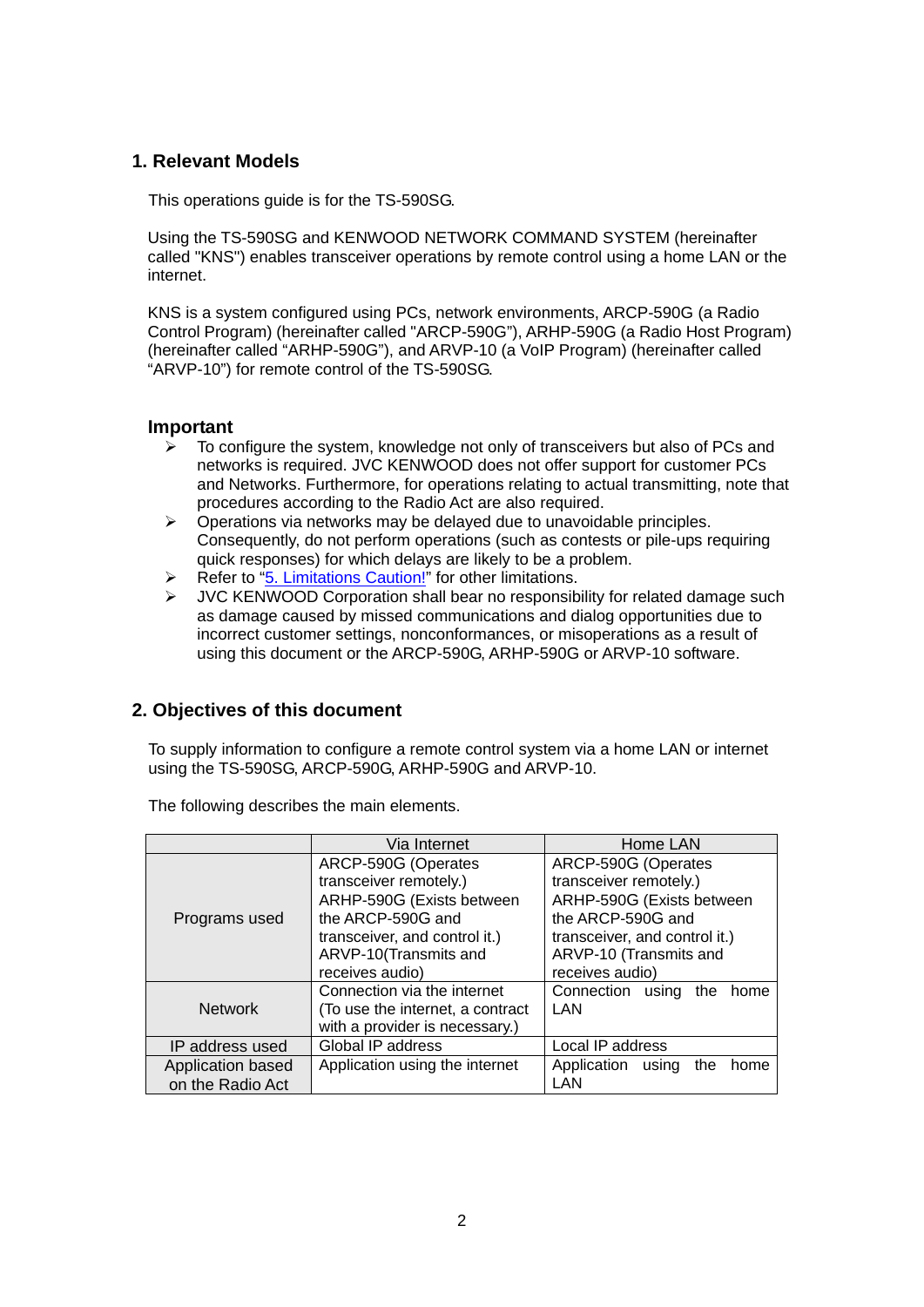## <span id="page-3-0"></span>**3. Outline**

### <span id="page-3-1"></span>3.1. Overall Configuration



Fig. 3.1.1: Example of a home LAN configuration (In this diagram, the modem, router, and hub have been omitted.)

As shown in the diagram, the configuration uses a host station (where the transceiver is installed; this is called the "transmitter" in the Radio Act) and a remote station (which performs the remote operations; this is called the "operator" in the Radio Act). A PC is connected to both, and the PCs are connected to each other via the network.

The transceiver connected to the PC to which the ARHP-590G has been installed on the host station is operated using the ARCP-590G, which has been installed on the remote station PC. Furthermore, transmitted and received audio for the transceiver on the host station can be transmitted and received using the ARVP-10 to and from the microphone and speaker connected to the PC sound device on the remote station.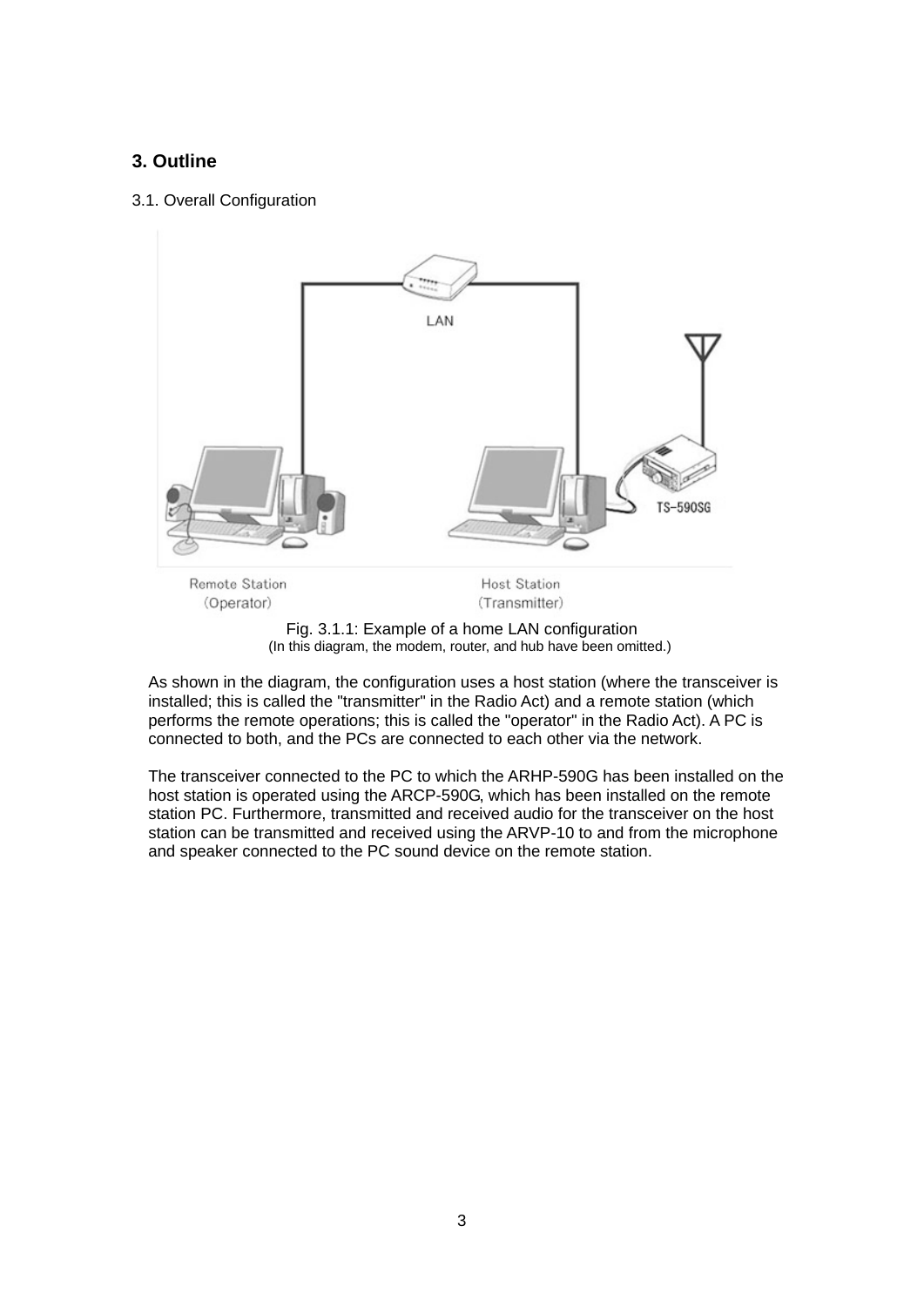

Fig. 3.1.2: Example of a KNS configuration via the internet

The host station and remote station can be installed in any location with a home LAN connection or internet connection.

#### <span id="page-4-0"></span>3.2. Outline of Host Station (Transmitter) Operations

The host station is configured using a transceiver and a PC connected to the network. Data signals that control the transceiver are connected to the PC using either USB or RS-232C. The PC uses its sound function to input and output audio transmitted and received by the transceiver, and converts them between digital and analog signals.

The ARHP-590G and ARVP-10H are installed on the PC. The ARHP-590G exchanges transceiver control data signals with the network. The ARVP-10H is a VoIP program and exchanges audio transmissions with the network.

The ARVP-10 is included with the ARVP-10H for the host station and the ARVP-10R for the remote station.

For audio transmissions, this can replace it with general purpose VoIP software as well as the ARVP-10. Refer to the VoIP software for details. Support for selecting, installing, and operating VoIP software is not available from JVC KENWOOD Corporation.

The PC is connected to the network, and exchanges transceiver control data signals and audio transmissions with the "Remote station (operator)" on the network.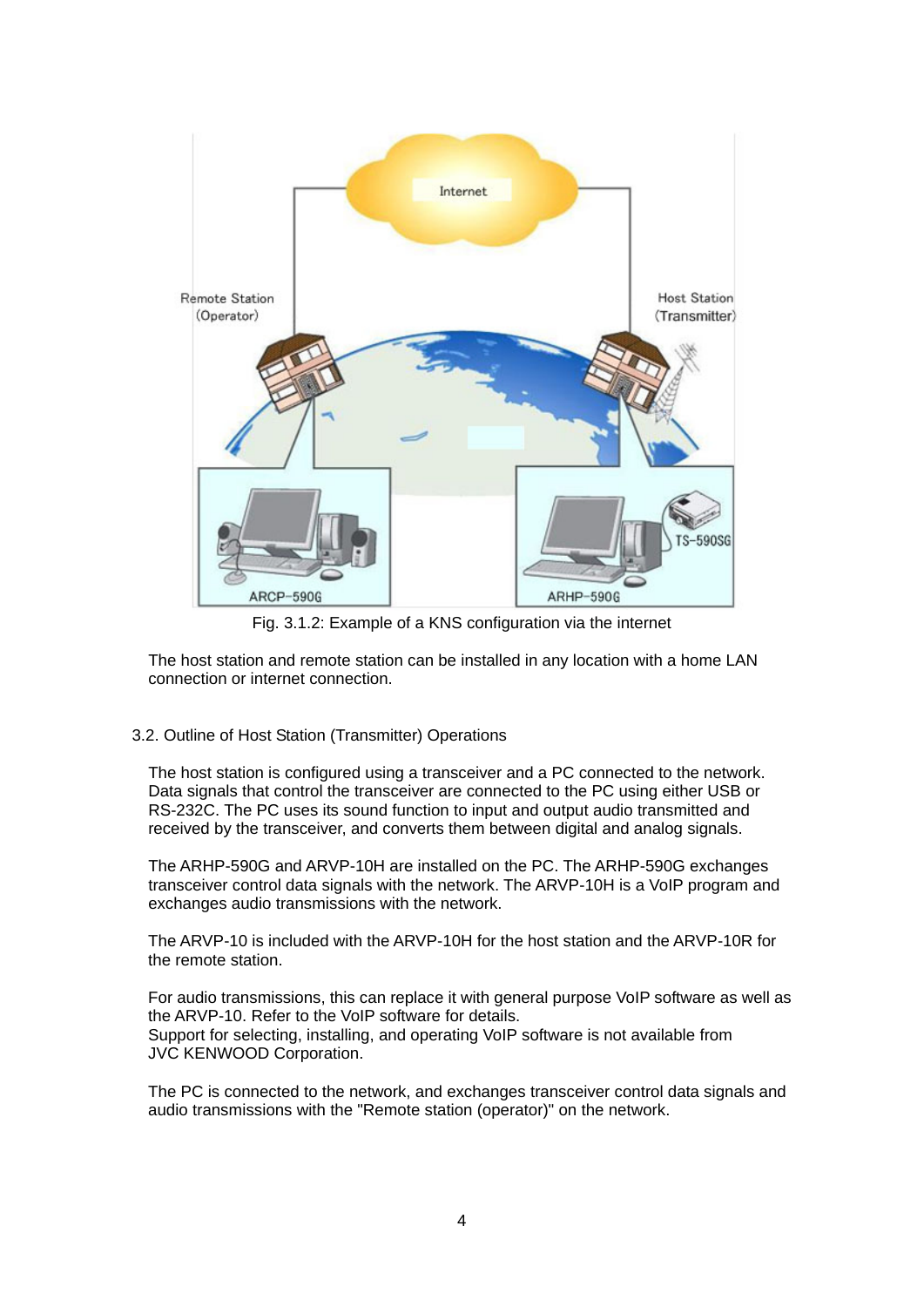# <span id="page-5-0"></span>3.3. Host Station (Transmitter) Configuration



Audio transmission

| Transceiver | <b>TS-590SG</b>                    | The TS-590SG transceiver is supported. The ARCP-590G<br>and ARHP-590G are specialized for the TS-590SG, thus<br>other transceivers cannot be used to configure the system.                                                                                                                                                                                      |
|-------------|------------------------------------|-----------------------------------------------------------------------------------------------------------------------------------------------------------------------------------------------------------------------------------------------------------------------------------------------------------------------------------------------------------------|
| Connection  | <b>USB</b><br>or<br><b>RS-232C</b> | Controls that change the frequency or mode are<br>performed by connecting the transceiver and PC using<br>either a USB cable or RS-232C cable. (The transceiver<br>has only one RS-232C connector, so if you are using the<br>RS-232C connector for KNS operations, another device<br>cannot be connected.)                                                     |
|             | Audio                              | The audio cable is created by the customer.<br>To exchange audio transmissions, connect the transceiver<br>ACC2 connector to the PC sound I/O terminal. For the<br>transceiver connector specifications, refer to the<br>TS-590SG instruction manual, and for the cable creation<br>and connection methods, refer to "4.2. Connecting an<br><b>Audio Cable"</b> |
| <b>PC</b>   | Specifications                     | CPU and memory:<br>Minimum values recommended by the operating system.<br>HDD:<br>To install both the ARHP-590G and the ARVP-10, a<br>minimum of approx. 100 MB of free disk space is required.<br>If saving connection logs, additional memory space is<br>required.                                                                                           |
|             | Sound function                     | To exchange audio transmissions, a sound function is<br>required.                                                                                                                                                                                                                                                                                               |
|             | <b>Network</b><br>function         | Connects to the home LAN.<br>To perform KNS operations via the internet, connect to a<br>network that is connected to the internet.<br>A wired network is recommended.                                                                                                                                                                                          |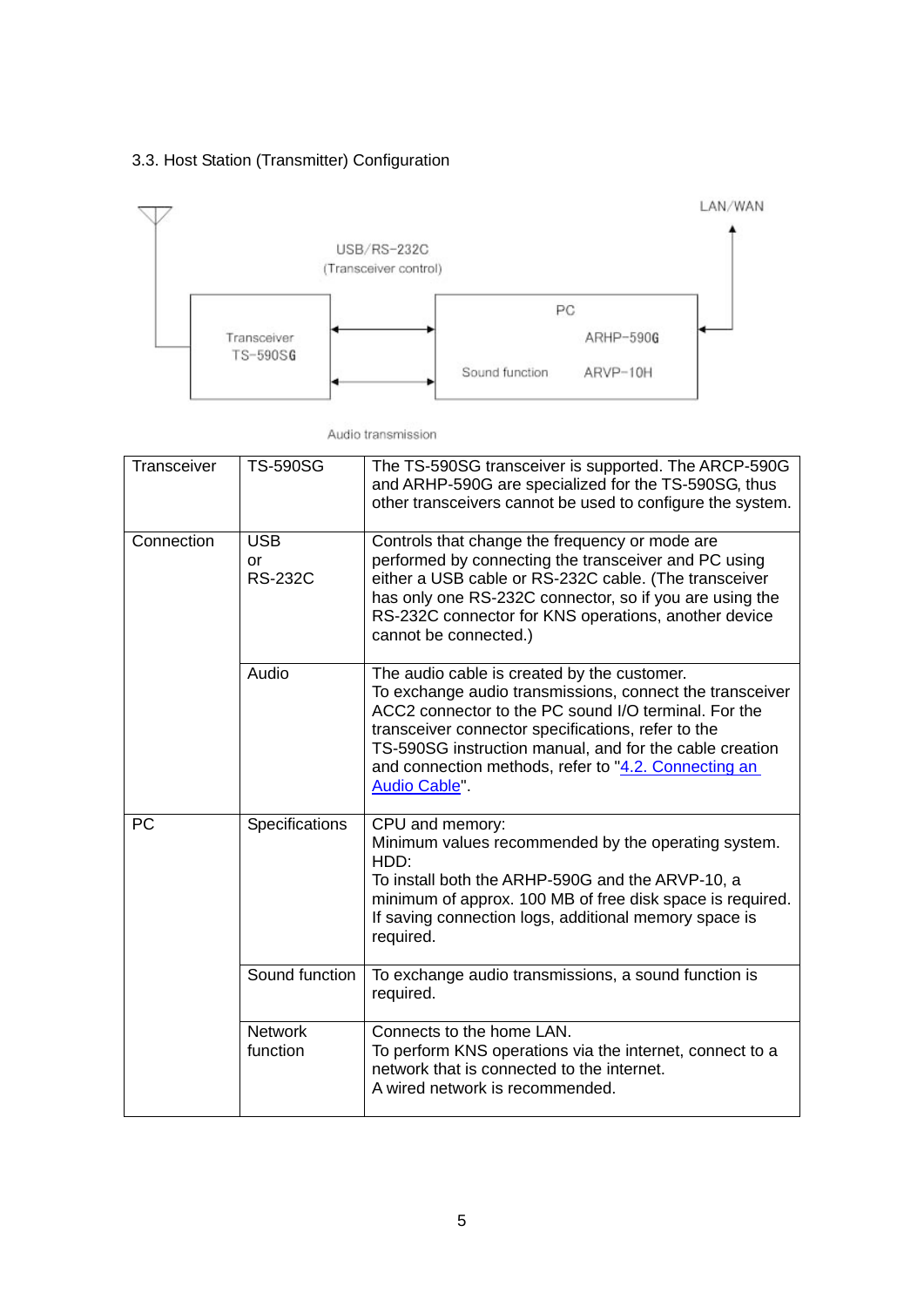| Software                  | Operating<br>System        | Windows Vista (Service Pack 2 or later) (32-bit)<br>Windows 7 (Service Pack 1 or later) (32-bit or 64-bit)<br>Windows 8 (RTM or later) (32-bit or 64-bit)<br>Windows 8.1 (RTM or later) (32-bit or 64-bit).                                                                                                                                                                                                                                                                                                                                        |
|---------------------------|----------------------------|----------------------------------------------------------------------------------------------------------------------------------------------------------------------------------------------------------------------------------------------------------------------------------------------------------------------------------------------------------------------------------------------------------------------------------------------------------------------------------------------------------------------------------------------------|
|                           | Run-time                   | Microsoft .NET Framework 3.5<br>(includes .NET 2.0 and 3.0).                                                                                                                                                                                                                                                                                                                                                                                                                                                                                       |
|                           | <b>ARHP-590G</b>           | This software controls the transceivers. Refer to the<br>software help for the settings and operation methods.<br>Download the software from the download page, and<br>install it onto the PC.<br>http://www.kenwood.com/i/products/info/amateur/software_d<br>ownload.html                                                                                                                                                                                                                                                                        |
|                           | ARVP-10                    | This software exchanges audio transmissions. Refer to the<br>software help for the settings and operation methods.<br>Download the software from the download page, and<br>install it onto the PC.<br>http://www.kenwood.com/i/products/info/amateur/software_d<br>ownload.html                                                                                                                                                                                                                                                                    |
| <b>LAN</b><br>environment | <b>Broadband</b><br>router | To implement KNS operations via the internet, a model on<br>which port forwarding settings are possible using the<br>following protocol is required to transmit the data signals<br>that control the transceiver and audio. (See Note 1.)<br>Protocol: TCP; port No.: 50000 (ARHP-590G default<br>value)<br>Protocol: UDP; port No.: 33550 (ARVP-10 default value)                                                                                                                                                                                 |
|                           | Modem                      | Not specified.                                                                                                                                                                                                                                                                                                                                                                                                                                                                                                                                     |
|                           | Firewall                   | To implement KNS operations via the internet, firewall<br>environments configured using in-house company<br>networks cannot be used. Use a home LAN environment.                                                                                                                                                                                                                                                                                                                                                                                   |
| Internet<br>environment   | Provider                   | To implement KNS operations via the internet:<br>A high-speed wired broadband environment using<br>xDSL, FTTH, or CATV network is required. (1Mbps<br>min. recommended.)<br>A global IP address is required. (See Note 2.)<br>٠<br>The ability to use protocols and ports to transmit the<br>٠<br>data signals that control the transceiver and audio is<br>required.<br>Protocol:TCP; port No.: 50000 (ARHP-590G default value)<br>Protocol: UDP; port No.: 33550 (ARVP-10 default value)<br>For details, contact your internet service provider. |
|                           | Proxy                      | A proxy server cannot be used.                                                                                                                                                                                                                                                                                                                                                                                                                                                                                                                     |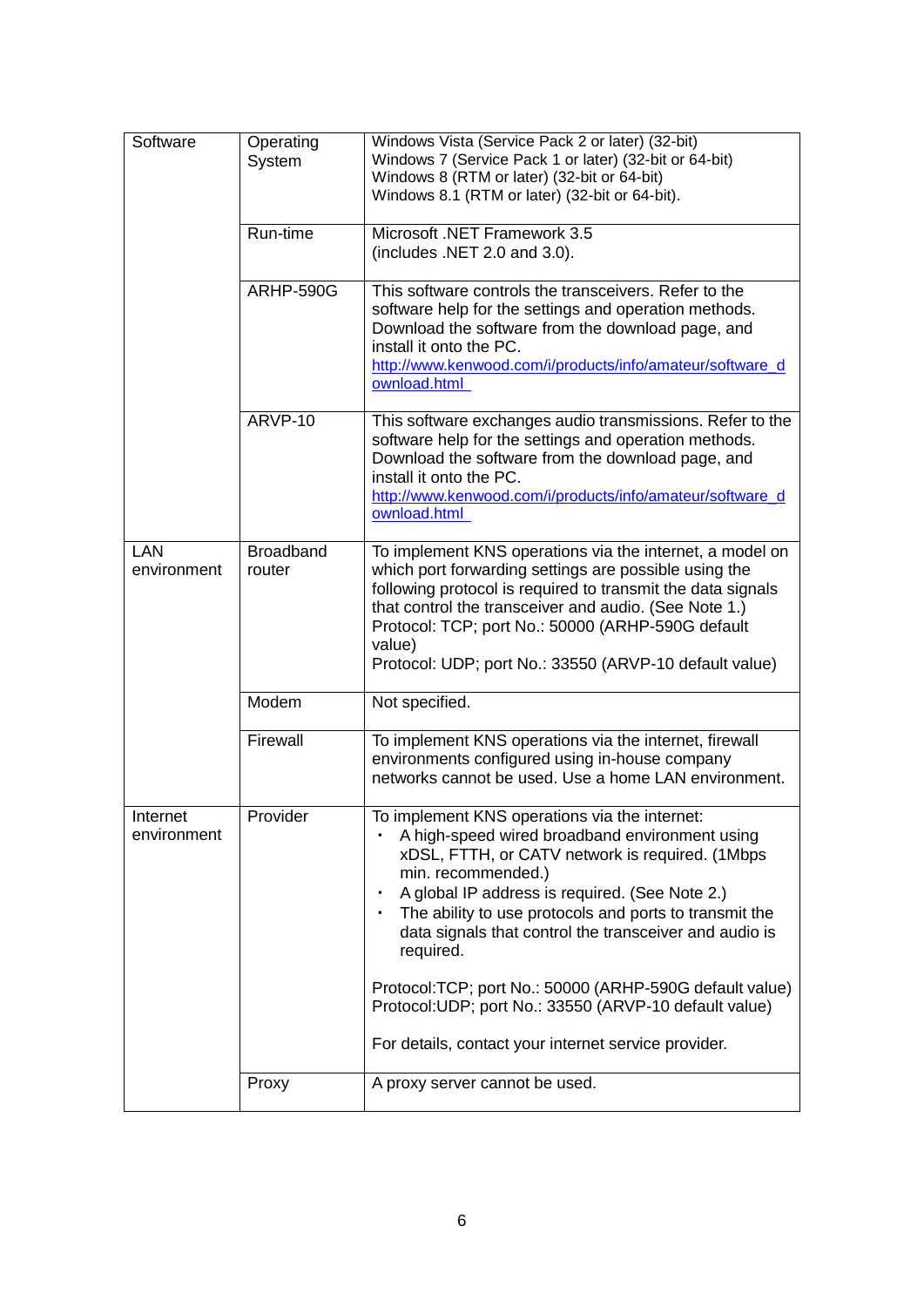- Note 1: Refer to the user's manual for the broadband router to be used before performing the settings.
- Note 2: KNS operations are possible even if the global IP address is variable, but the IP address may change with uncertain timing. In such cases, it is necessary to check and change the IP address of the connected host when connected from a remote station, which reduces user-friendliness. Consequently, using an environment in which the host station global IP address is fixed is recommended. Furthermore, if the global IP address cannot be fixed, using a dynamic DNS service enables operations in the same way as an environment with a fixed global IP address.

#### <span id="page-7-0"></span>3.4. Outline of Remote Station (Operator) Operations

The remote station is configured using a PC connected to the network, and a microphone and speaker connected to the PC sound function. The audio transmissions for the host station transceiver are input and output using the microphone and speaker connected to the sound function of the remote station PC via the network.

The ARCP-590G and ARVP-10R are installed on the PC. The host station transceiver connected via the network is controlled by the remote station ARCP-590G operations. The ARVP-10R is a VoIP program and supplies the transceiver with the transmitted and received audio of the host station side to the microphone and speaker of the PC of the remote station side.

The ARVP-10 is included with the ARVP-10H for the host station and the ARVP-10R for the remote station.

For audio transmissions, this can replace it with general purpose VoIP software as well as the ARVP-10. Refer to the VoIP software for details.

Support for selecting, installing, and operating VoIP software is not available from JVC KENWOOD Corporation.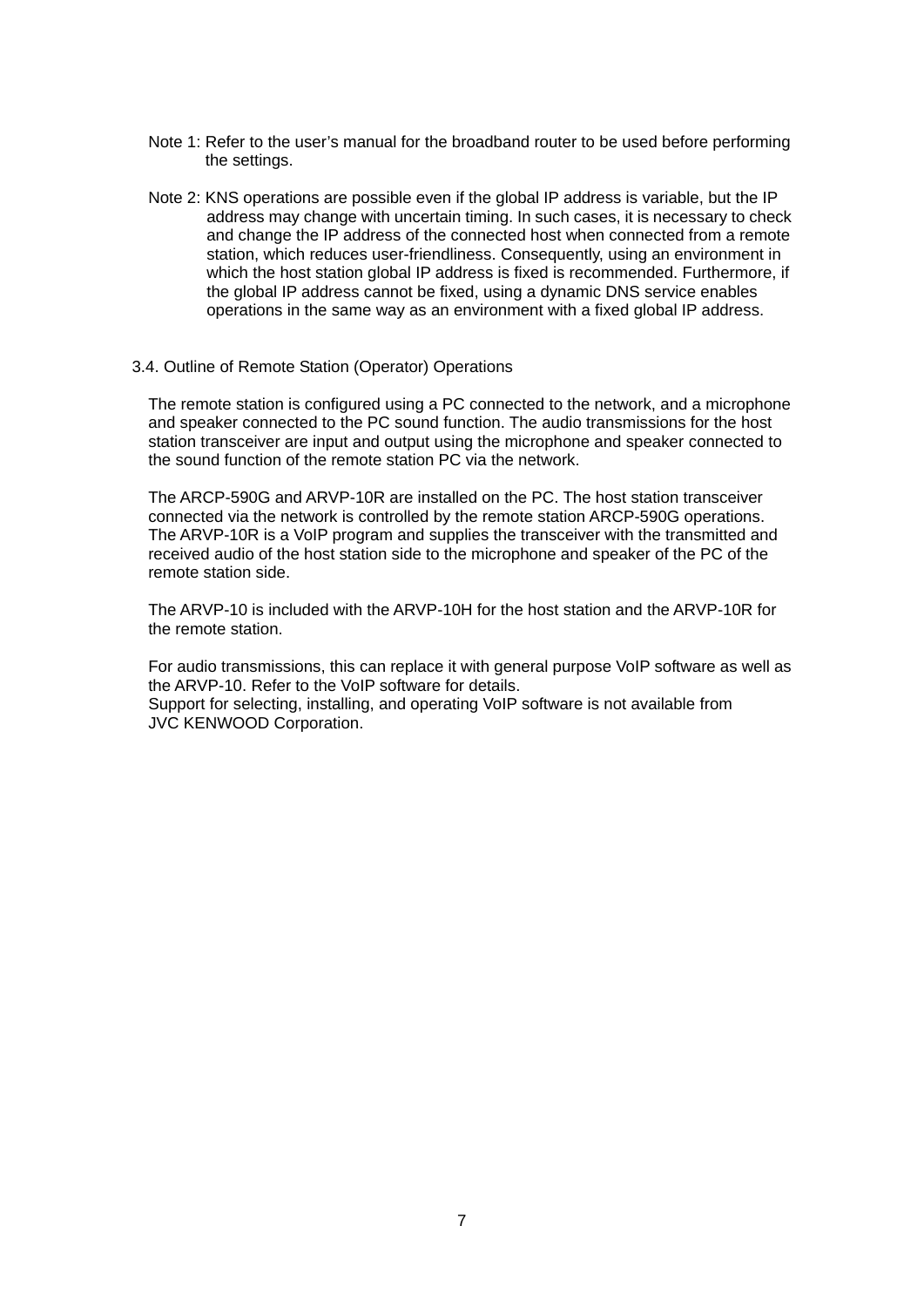# <span id="page-8-0"></span>3.5. Remote Station (Operator) Configuration





Received audio

| Connection | Audio                      | To exchange audio transmissions, connect the<br>microphone and speaker, or a headset to the PC sound<br>function. Use products compatible with the sound function<br>used.                                                                                                                                      |  |
|------------|----------------------------|-----------------------------------------------------------------------------------------------------------------------------------------------------------------------------------------------------------------------------------------------------------------------------------------------------------------|--|
| <b>PC</b>  | Specifications             | CPU and memory:<br>Minimum values recommended by the operating system.<br>HDD:<br>To install both the ARCP-590G and the ARVP-10, a<br>minimum of approx. 100 MB of free disk space is required.<br>If saving transceiver settings to data files, or saving keying<br>logs, additional memory space is required. |  |
|            | Sound function             | To exchange audio transmissions, a sound function is<br>required.                                                                                                                                                                                                                                               |  |
|            | <b>Network</b><br>function | Connects to the home LAN.<br>To perform KNS operations via the internet, connect to a<br>network that is connected to the internet.<br>A wired network is recommended.                                                                                                                                          |  |
| Software   | Operating<br>System        | Windows Vista (Service Pack 2 or later) (32-bit)<br>Windows 7 (Service Pack 1 or later) (32-bit or 64-bit)<br>Windows 8 (RTM or later) (32-bit or 64-bit)<br>Windows 8.1 (RTM or later) (32-bit or 64-bit)                                                                                                      |  |
|            | Run-time                   | Microsoft .NET Framework 3.5<br>(includes .NET 2.0 and 3.0).                                                                                                                                                                                                                                                    |  |
|            | <b>ARCP-590G</b>           | This software remote controls the transceivers. Refer to<br>the software help for the settings and operation methods.<br>Download the software from the download page, and<br>install it onto the PC.<br>http://www.kenwood.com/i/products/info/amateur/software_d<br>ownload.html                              |  |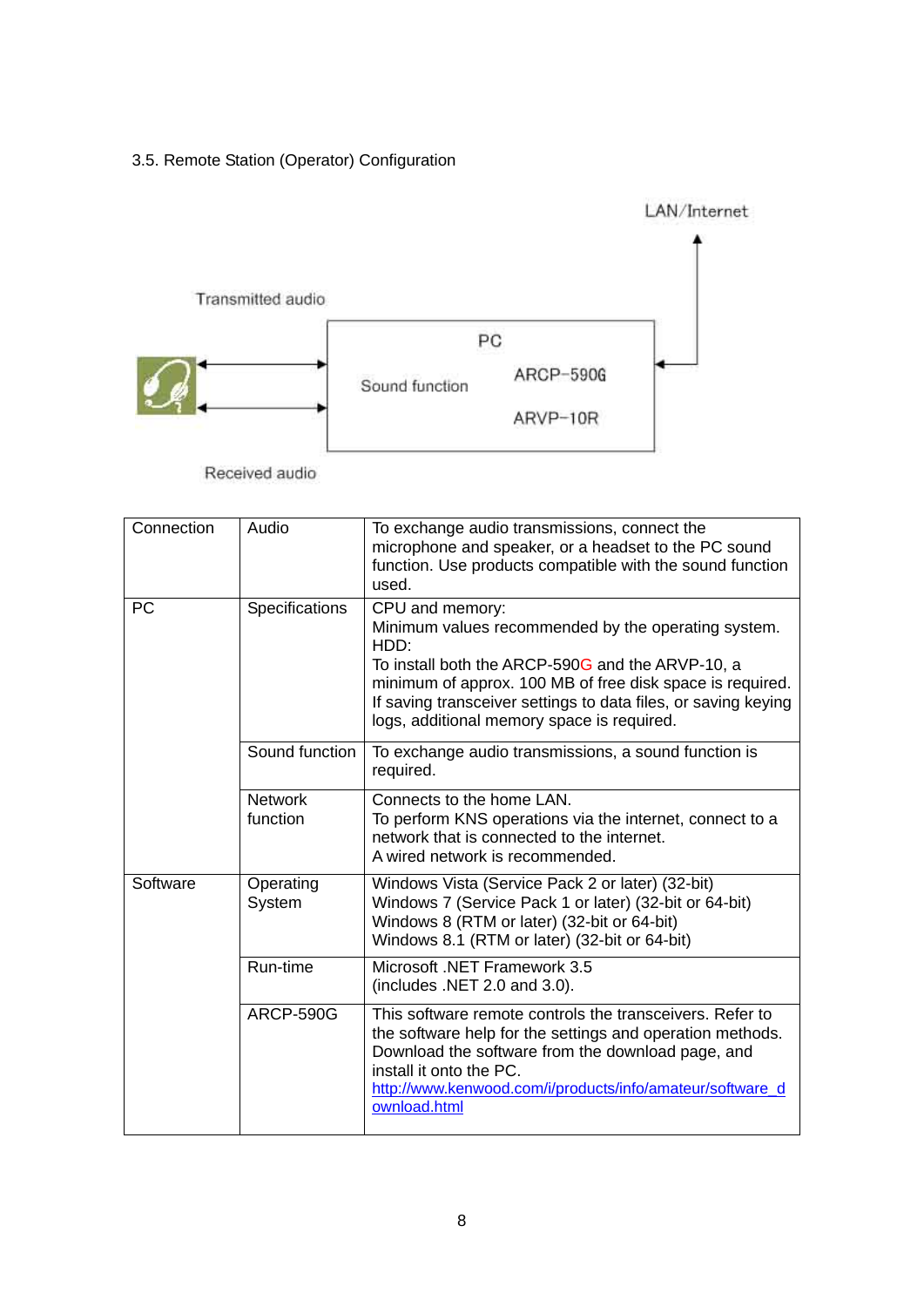|                         | ARVP-10                    | This software exchanges audio transmissions. Refer to the<br>software help for the settings and operation methods.<br>Download the software from the download page, and<br>install it onto the PC.<br>http://www.kenwood.com/i/products/info/amateur/software_d<br>ownload.html |
|-------------------------|----------------------------|---------------------------------------------------------------------------------------------------------------------------------------------------------------------------------------------------------------------------------------------------------------------------------|
| LAN<br>environment      | <b>Broadband</b><br>router | Same as host station.                                                                                                                                                                                                                                                           |
|                         | Modem                      | Same as host station.                                                                                                                                                                                                                                                           |
|                         | Firewall                   | Same as host station.                                                                                                                                                                                                                                                           |
| Internet<br>environment | Provider                   | Same as host station.                                                                                                                                                                                                                                                           |
|                         | Proxy                      | Same as host station.                                                                                                                                                                                                                                                           |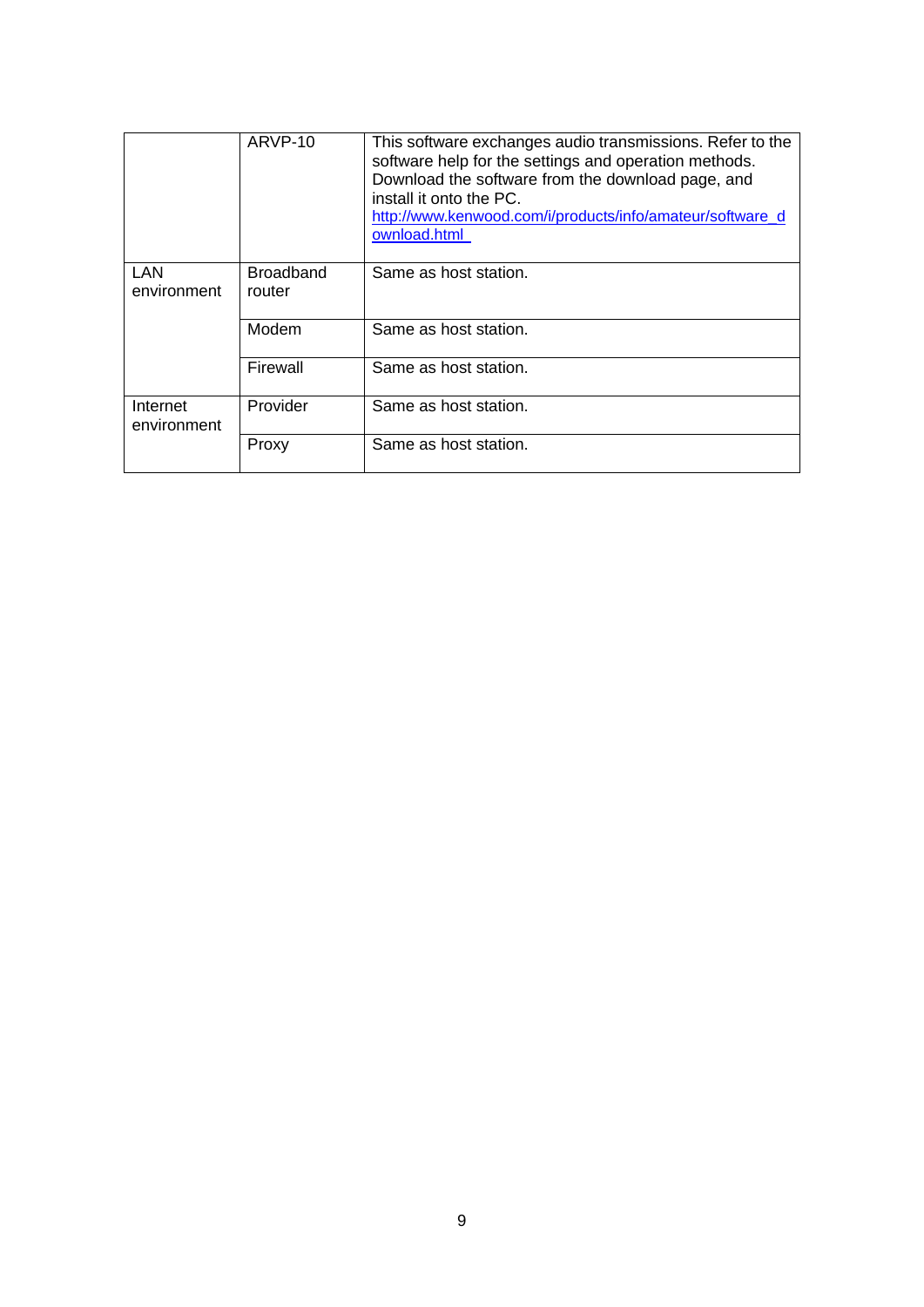## <span id="page-10-0"></span>**4. Settings**

<span id="page-10-1"></span>4.1. Connecting a Communications Cable

Connect the host station PC and TS-590SG using an USB cable or RS-232C cable.

Note: The RS-232C cable and USB cable are sold separately. Purchase them from a commercial product.

- ●When connecting using a USB cable
	- (1) Download the installer for the virtual COM port driver from the KENWOOD website http://www.kenwood.com/i/products/info/amateur/software\_download.html, and then install it according to the procedures.
	- (2) Connect the PC and TS-590SG using the USB cable.
- ●When connecting using an RS-232 cable Connect the PC and TS-590SG using the RS-232C straight cable (9 pin to 9 pin).
- <span id="page-10-2"></span>4.2. Connecting an Audio Cable

To transmit and receive audio, an audio cable is required. Create an audio cable using the 13-pin DIN plug enclosed with the TS-590SG with reference to the following diagram. For details of the connector specifications, refer to the TS-590SG instruction manual.



Fig. 4.2.1: Creating an audio cable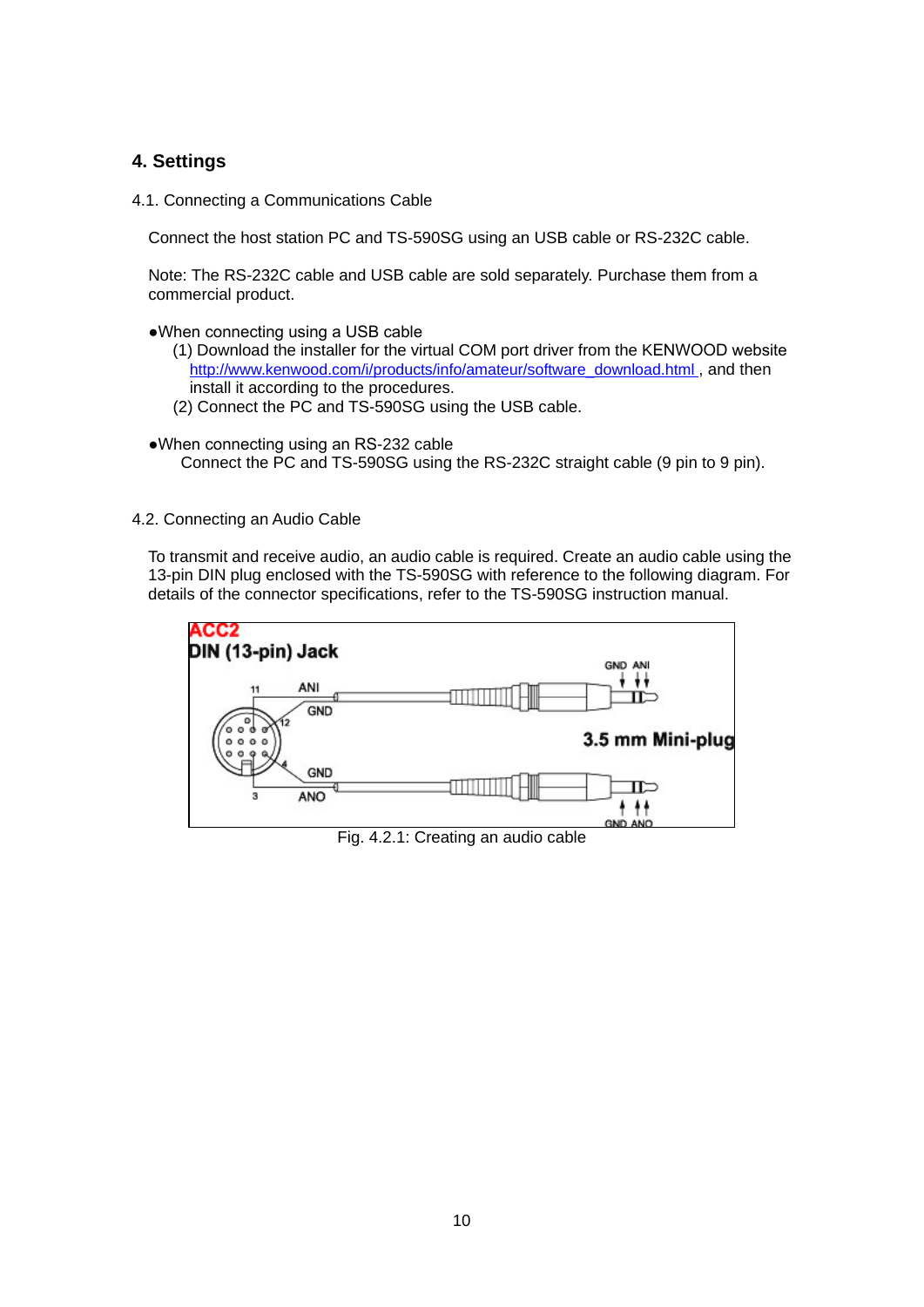

Connect the PC sound functions and audio cable with reference to the following diagram.

Fig. 4.2.2: Connecting audio cables

Reference:

If the TS-590SG is connected to the PC using a USB cable, audio transmission input and output are possible using the USB audio function, but the many signal conversions cause inherently unavoidable delays. Furthermore, during KNS operations, network delays will occur. To minimize delays as much as possible, connections using an audio cable are recommended.

Delays also depend on the PC load and network traffic.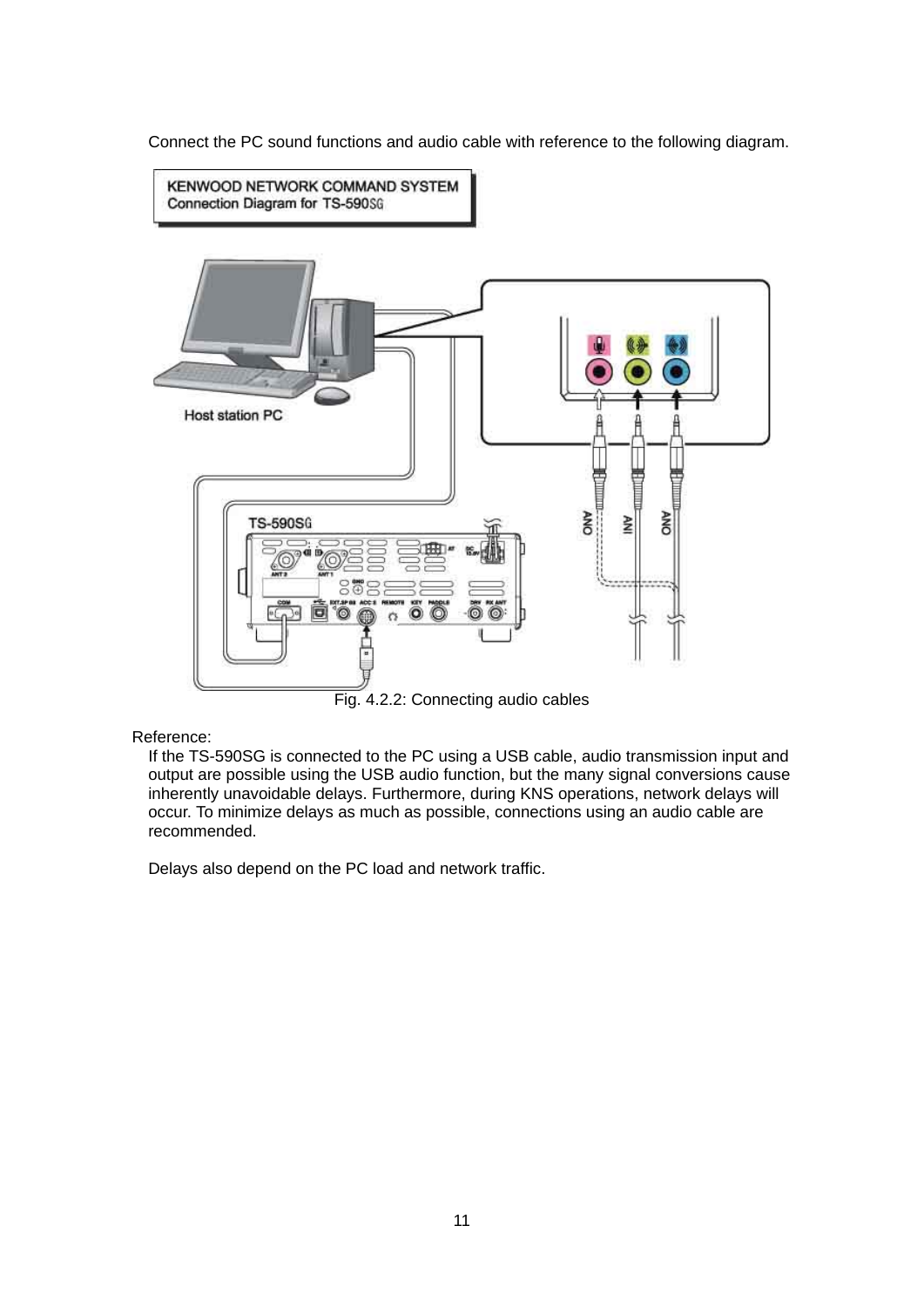#### <span id="page-12-0"></span>4.3. Transceiver Settings

Make the settings required to implement KNS operations using transceivers.

• Set the transmitting audio path settings

With KNS operations, normally transmitted audio is input from an ACC2 connector. Input is also possible using USB audio functions from a USB connector, but as the delays are great, this is not recommended.

Make the following menu settings to transmit audio input from the ACC2 connector.

| Menu No. | <b>Function</b>                     | Set value        |
|----------|-------------------------------------|------------------|
| 69       | Audio input line selection for data | ACC <sub>2</sub> |
|          | communications                      |                  |

The default setting is ACC2.

#### Reference:

Set the menu described above to USB to transmit USB audio signals input to the USB connector.

Set a playback device and recording device to the device connected to the TS-590SG as a default using the Windows sound settings of the host station.

● Data VOX settings

With the TS-590SG, VOX functions can be implemented using either audio input to the ACC2 connector or USB audio signals input to the USB connector, but to prevent unintentional transmission during KNS operations, turn OFF the function using the menu settings.

| Menu No. | Function                      | Set value |
|----------|-------------------------------|-----------|
| 76       | VOX operation with data input | OFF       |

The default setting is OFF.

Caution:

- $\triangleright$  There is a risk that sounds other than those produced by the PC may be transmitted unintentionally over the network, so we recommend that you turn off this function.
- $\triangleright$  When this function is ON, be aware that all sounds created by the PC other than the intended audio transmissions are also transmitted.
- $\triangleright$  When using this function for the first time, we recommend connecting a dummy load to the TS-590SG to perform checks and adjustments.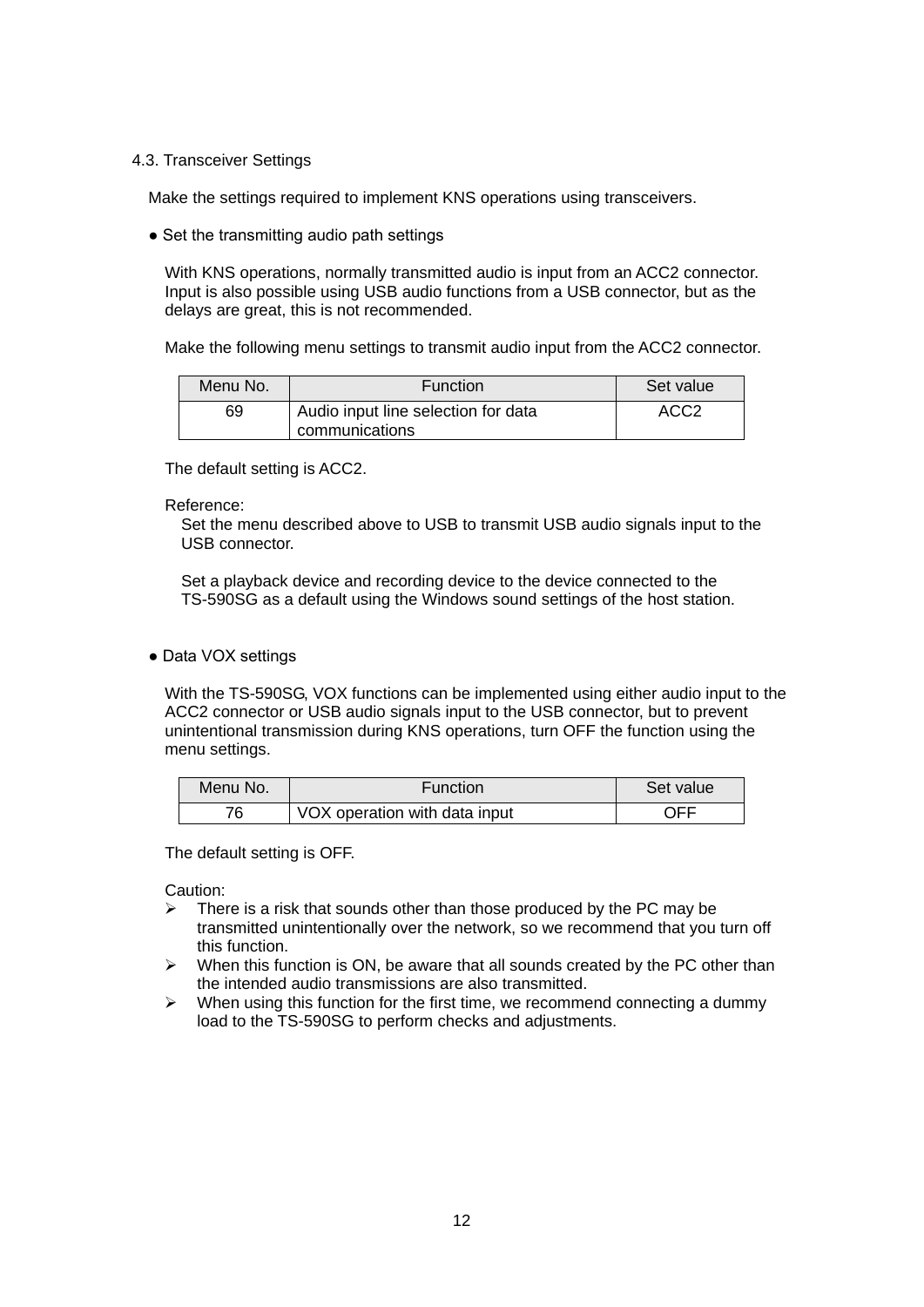● Audio I/O level settings

Use the following menu to adjust audio transmission input levels from the PC, and receive audio output levels to the PC.

| Menu No. | <b>Function</b>                                       | Setting range |
|----------|-------------------------------------------------------|---------------|
| 71       | Audio level of USB input for data<br>communications   | $0 - 9$       |
| 72       | Audio level of USB output for data<br>communications  | $0 - 9$       |
| 73       | Audio level of ACC2 input for data<br>communications  | $0 - 9$       |
| 74       | Audio level of ACC2 output for data<br>communications | $0\sim9$      |

The default value for all settings is 4.

#### Reference:

Adjust the Windows sound function volume as necessary.

● Mixed beep setting to external audio outputs

With the TS-590SG default mode, only received audio signals that do not include beeps or side tones are output from the ACC2 connector as audio signals and the USB connector as USB audio signals.

Make the following menu settings to output the same audio as the audio output from the transceiver speaker, including beeps and side tones, externally.

| Menu No. | <b>Function</b>                      | Set value |
|----------|--------------------------------------|-----------|
| 75       | Mixing beep tones for ACC2/USB audio | ΟN        |
|          | output                               |           |

The default setting is OFF.

Reference:

To implement data communications, turn this function OFF.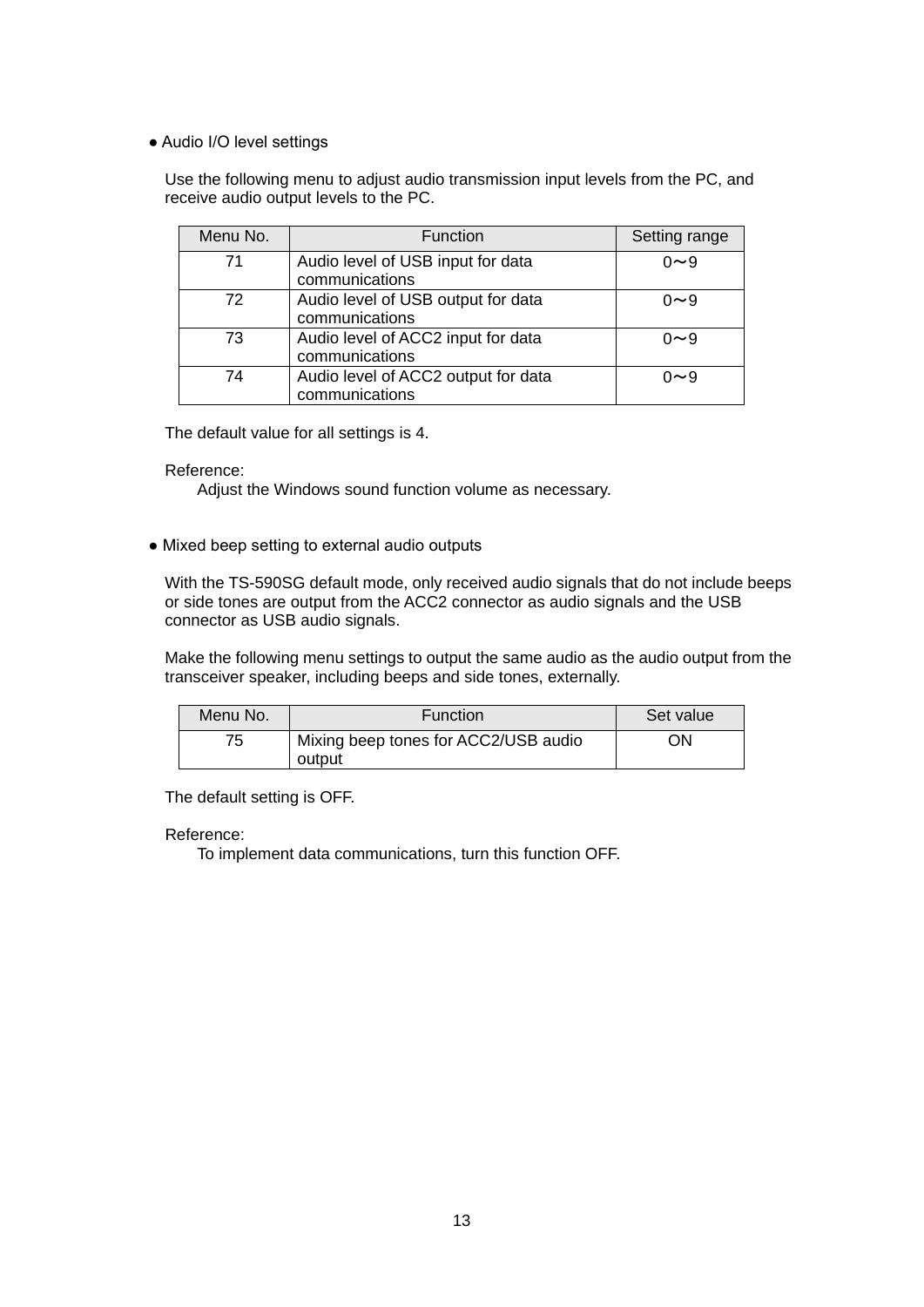#### • Timeout timer settings

During KNS operations, control data signals are transmitted using the network. Consequently, if normal network operations are disabled for any reason, control of the transceiver will also be disabled. Use the following menu to set the functions to stop transmitting automatically after a fixed period if control should be disabled while transmitting.

| Menu No. | Function       | Set value                |
|----------|----------------|--------------------------|
| 55       | Time-out timer | except OFF<br>(See Note) |

The default setting is OFF.

Note: Select from 3/ 5/ 10/ 20/ 30(minutes) excepting OFF, depending on the situation to use.

• Prohibit transmission setting

If using the host station as a receive-only station, set to transmission inhibited. Make the settings using the following menu.

| Menu No. | <b>Function</b> | Set value |
|----------|-----------------|-----------|
| 66       | TX inhibit      | ОN        |

The default setting is OFF.

• Allocating the DATA SEND function to PF keys

Set the DATA SEND function to the PF keys to test the transmission of audio input from the ACC2 connector or USB connector. In this example, the [PF A] key has been set.

| Menu No. | <b>Function</b>                 | Set value |
|----------|---------------------------------|-----------|
| 87       | Front panel PF A key assignment | 206       |

The default value is 200 (VOICE1).

Using the PF key, which sets the DATA SEND function, enables switching between transmit and receive modes for audio input from the ACC2 connector or USB connector.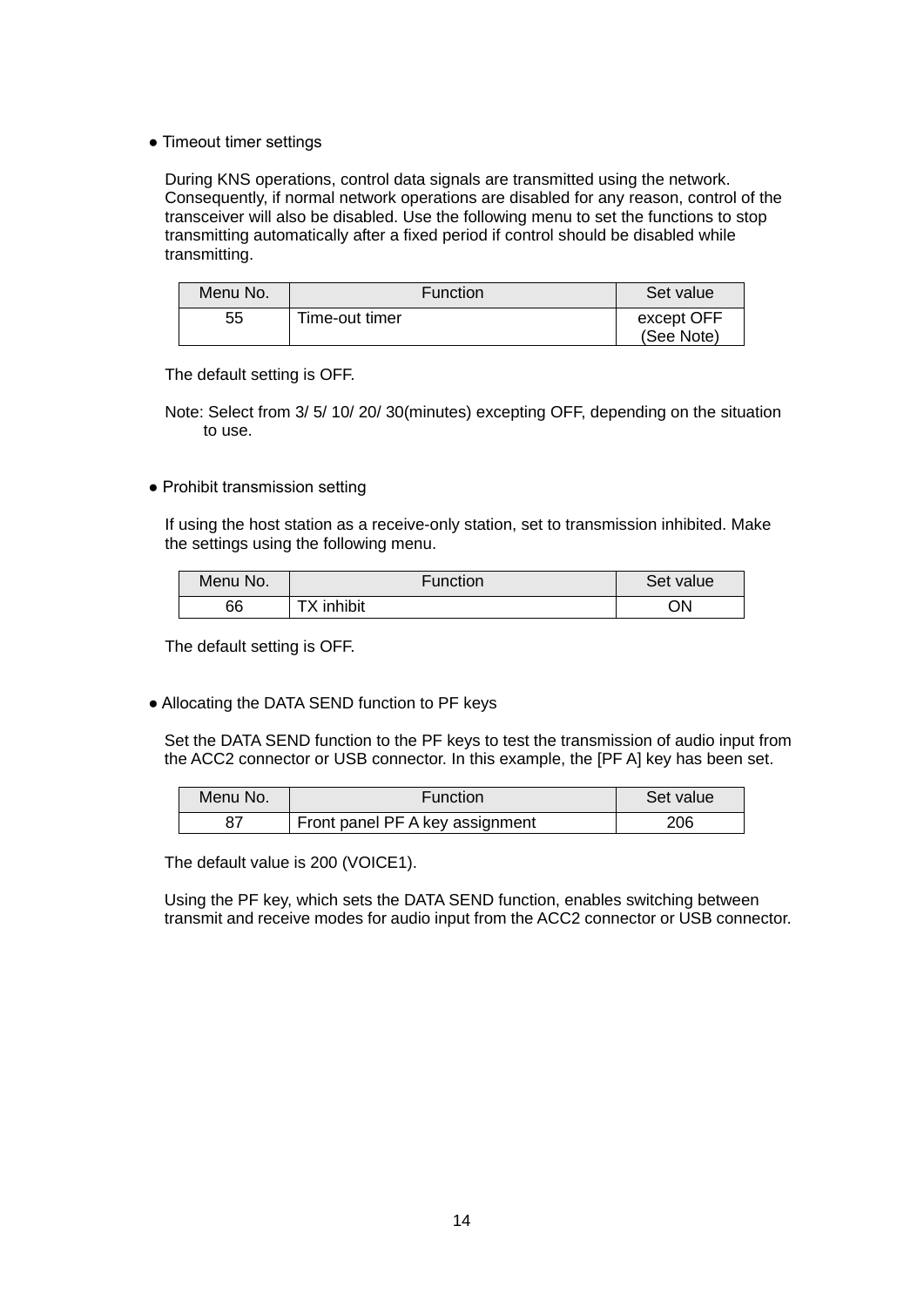<span id="page-15-0"></span>4.4. Setting for Transmission Audio Input from Rear Connector

To transmit audio input from rear connector (ACC2 connector or USB connector), set the following.

●"Setup TX Control" of the ARCP-590G

With the ARCP-590G, settings must be performed to transmit audio input from the rear connector to use the on-screen [Send] button.

Select "Setup TX Control" from the ARCP-590G "Tool" menu. The "Setup TX Control" window is displayed.

In this window, select "ACC2/USB" in the "Except Data Mode" and the "Data Mode" of "Modulation Line", and then if transmit audio input from the ACC2 connector you select "ACC2", if transmit audio input from the USB connector you select "USB".

For details, refer to the ARCP-590G help.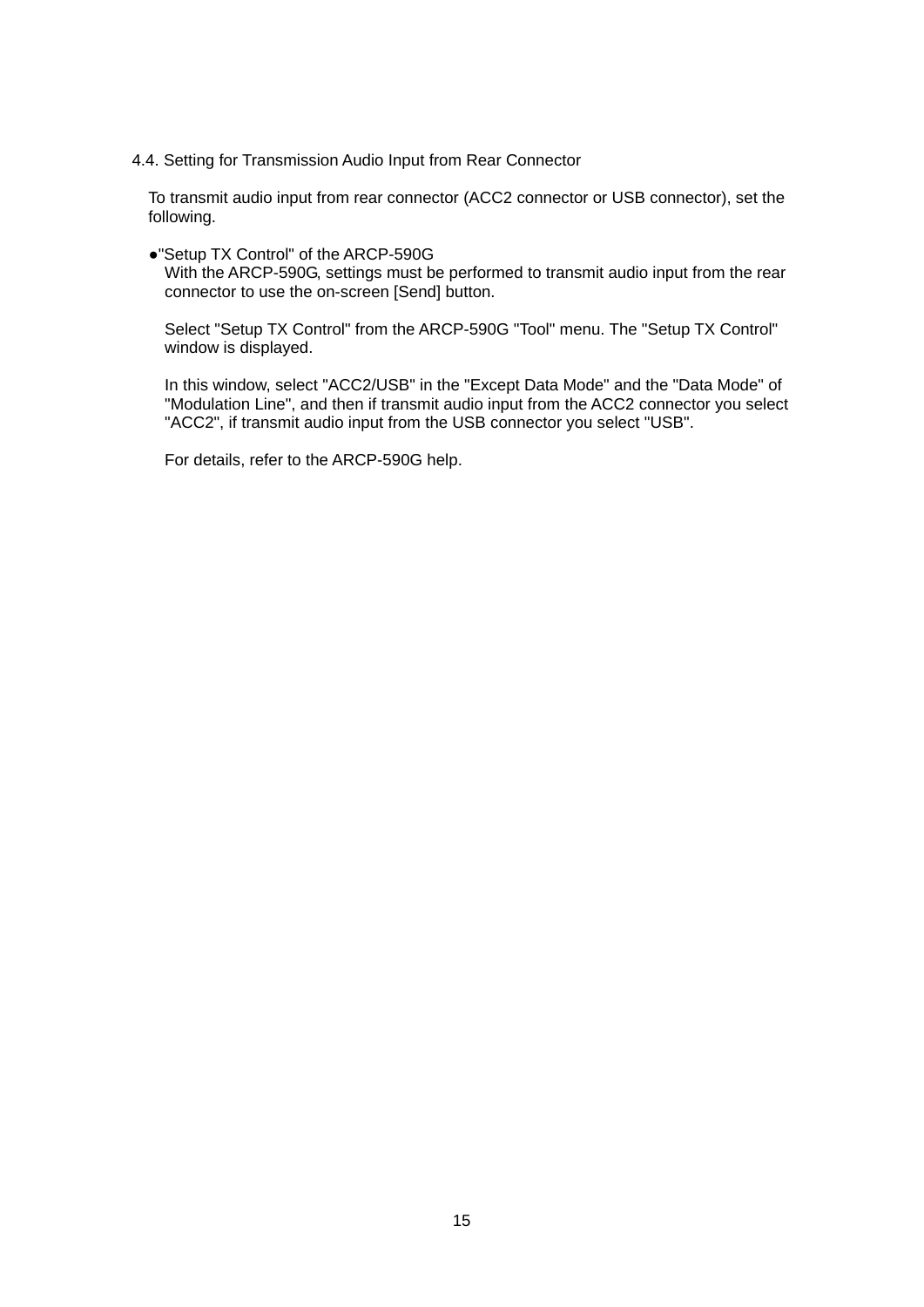#### <span id="page-16-0"></span>4.5. Setting a Broadband Router

If implementing KNS operations via the internet, it is necessary to set the broadband router connected to the host station.

Make the settings to transmit control data signals transmitted and audio transmissions via the internet from the broadband router to the host station PC.

This setting depends on the call method of the broadband router manufacturer, and may be "Port forwarding", "IP masquerade", "Port conversion", "NAT address conversion", etc. Refer to the user's manual for the broadband router used.

The settings are described below.

| Control data signals |                                               |
|----------------------|-----------------------------------------------|
| Item (Example)       | Setting Details                               |
| Open IP address      | IP address of the PC used in the host station |
| Protocol             | TCP                                           |
| Port Number          | 50000 (default value)                         |
| <b>Direction</b>     | Two-wav                                       |

Audio transmissions

| Item (Example)   | <b>Setting Details</b>                        |
|------------------|-----------------------------------------------|
| Open IP address  | IP address of the PC used in the host station |
| Protocol         | UDP                                           |
| Port Number      | 33550 (default value)                         |
| <b>Direction</b> | Two-way                                       |
|                  |                                               |

Caution:

- For the broadband router settings, refer to the broadband router user's manual.
- $\triangleright$  Incorrect broadband router settings may stop the network or enable illegal external access to the network. Take thorough precautions when changing the settings.
- JVC KENWOOD does not offer support for customer PCs and networks.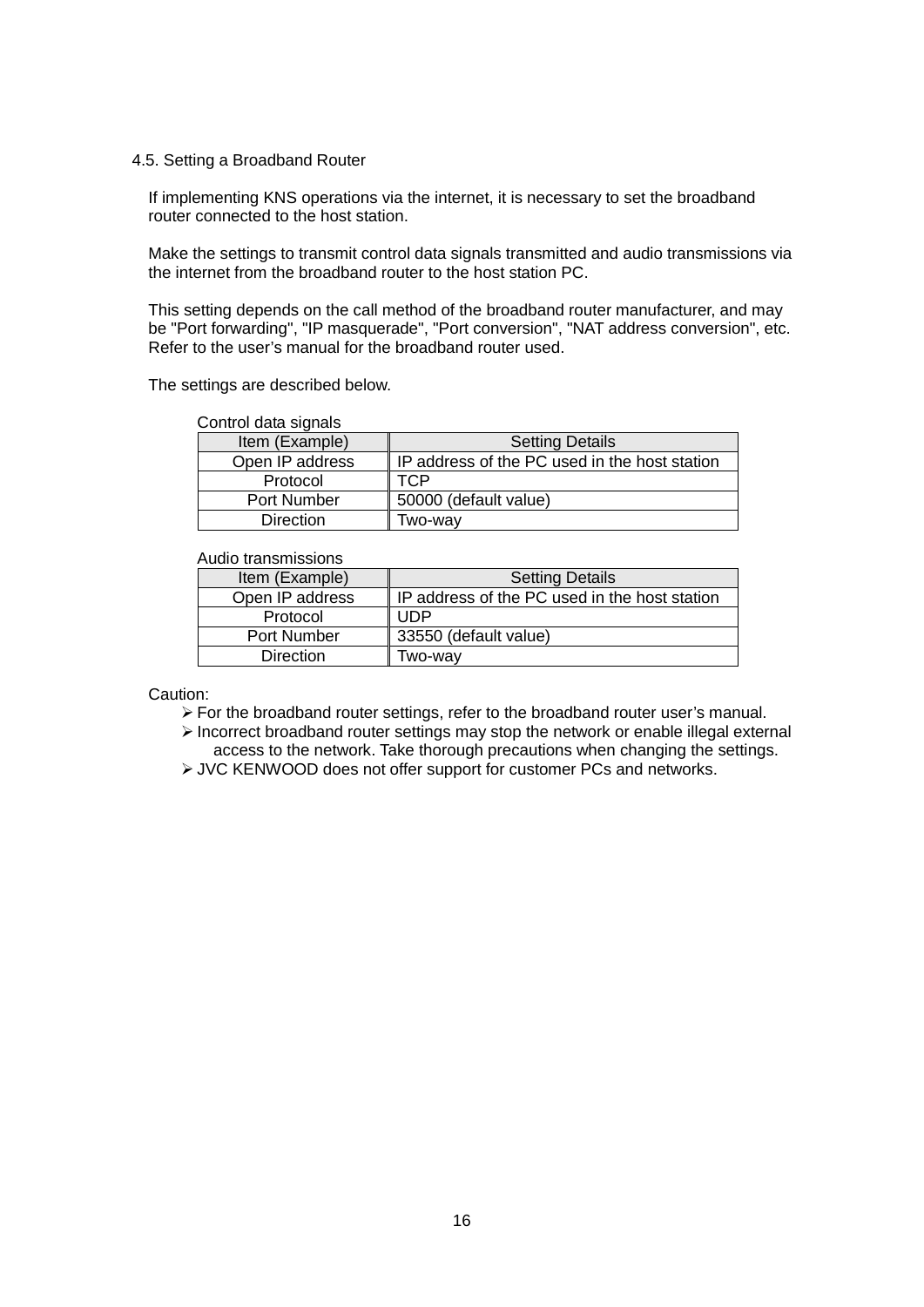<span id="page-17-0"></span>4.6. Software Installation and Settings

Install the software required for KNS operations on the host station PC and the remote station PC, and then perform the required settings.

● Host station PC

Download and install the ARHP-590G onto the PC from the KENWOOD website: [http://www.kenwood.com/i/products/info/amateur/software\\_download.html](http://www.kenwood.com/i/products/info/amateur/software_download.html)

Make the COM port settings used to connect to the TS-590SG, network settings, optional settings, and user settings by selecting the "Tool" menu and then "Setup" in the ARHP-590G. For the settings methods, refer to the ARHP-590G help file.

Download and install the ARVP-10 onto the PC from the KENWOOD website: [http://www.kenwood.com/i/products/info/amateur/software\\_download.html](http://www.kenwood.com/i/products/info/amateur/software_download.html)

The ARVP-10 is included with the ARVP-10H for the host station and the ARVP-10R for the remote station.

● Remote station PC

Download and install the ARCP-590G onto the PC from the KENWOOD website: http://www.kenwood.com/i/products/info/amateur/software\_download.html

In the ARCP-590G, select the "Tool" menu and then "Setup", and set the connection to "Network (KENWOOD Network Command System)". Click the "Setup" button to make the "Setup KNS Connection". For the settings methods, refer to the ARCP-590G help file.

Download and install the ARVP-10 onto the PC from the KENWOOD website: http://www.kenwood.com/i/products/info/amateur/software\_download.html

The ARVP-10 is included with the ARVP-10H for the host station and the ARVP-10R for the remote station.

Caution:

- For audio transmissions, this can replace it with general purpose VoIP software as well as the ARVP-10. Refer to the VoIP software for details.
- $\triangleright$  Support for selecting, installing, and operating VoIP software is not available from JVC KENWOOD Corporation.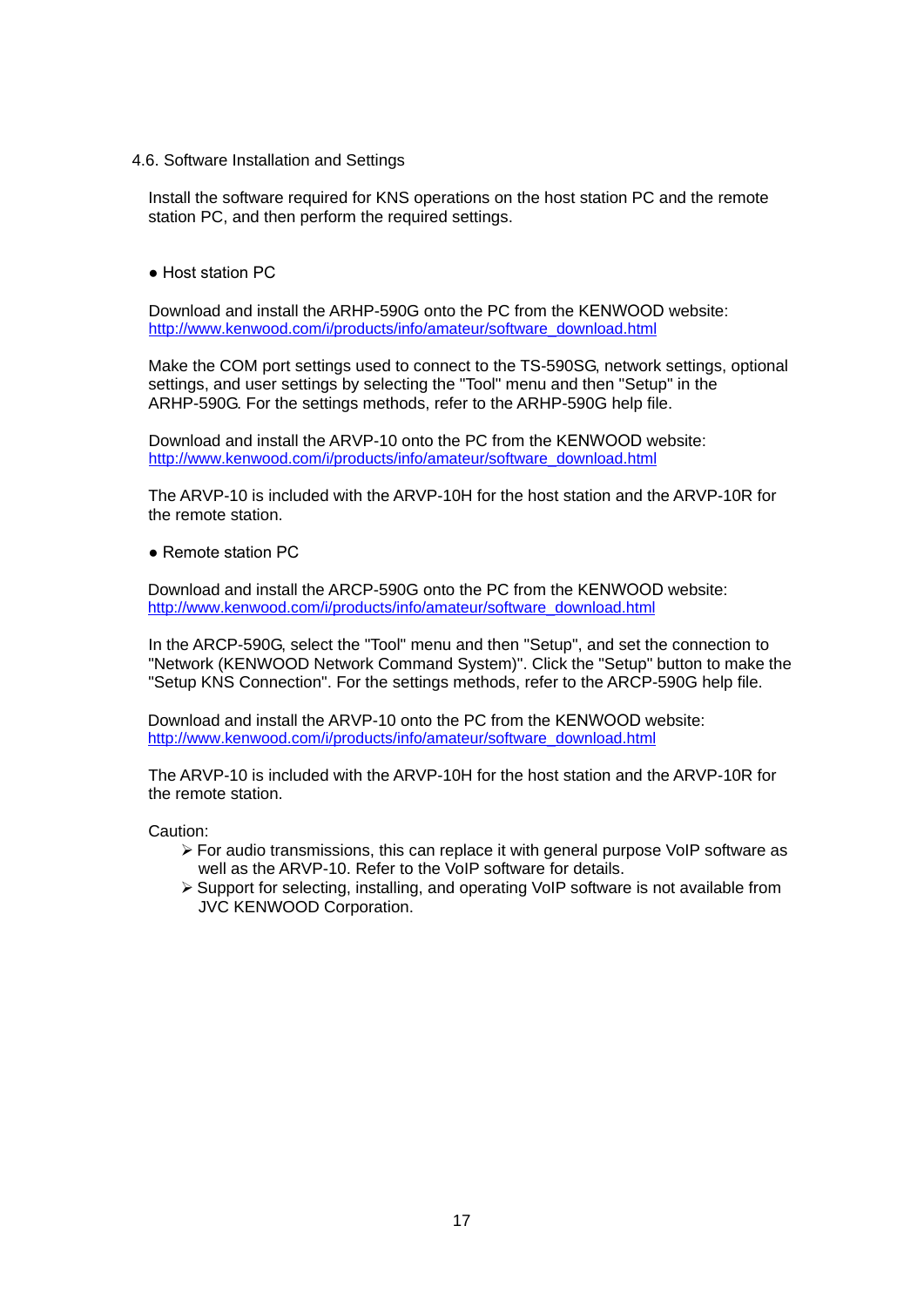#### <span id="page-18-0"></span>4.7. Windows Firewall Settings

With the host station PC, receiving connections from networks and the internet using the ARHP-590G and ARVP-10 are blocked by the Windows firewall. When blocked, KNS operations are disabled, so remove the block.

Reference:

Add the ARHP-590G and ARVP-10H to "exceptions" using the Windows firewall settings to release the block.

#### <span id="page-18-1"></span>4.8. Comprehensive Security Software Settings

If using comprehensive security software, it is necessary to adjust the settings so that ARHP-590G, ARCP-590G and ARVP-10 communications are not blocked. Perform the settings with reference to the user's manual for the comprehensive security software used.

#### <span id="page-18-2"></span>4.9. Making the Host Station Connection Request Wait Mode

Click the "Connect" button in the main window of the ARHP-590G on the host station. The indicator will light yellow and the host station will enter connection request wait mode.

Click the "Online" button in the main window of the ARVP-10H on the host station. The notation of the "Online" button changes to "Offline" and the host station will enter connection request wait mode.

#### <span id="page-18-3"></span>4.10. Connecting to the Host Station from the Remote Station

Click the "Connect" button in the main window of the ARCP-590G on the remote station. If the connection to the host station is successful, the indicator will light green.

Click the "Connect" button in the main window of the ARVP-10R on the remote station. If the connection to the host station is successful, the indicators will light green and red.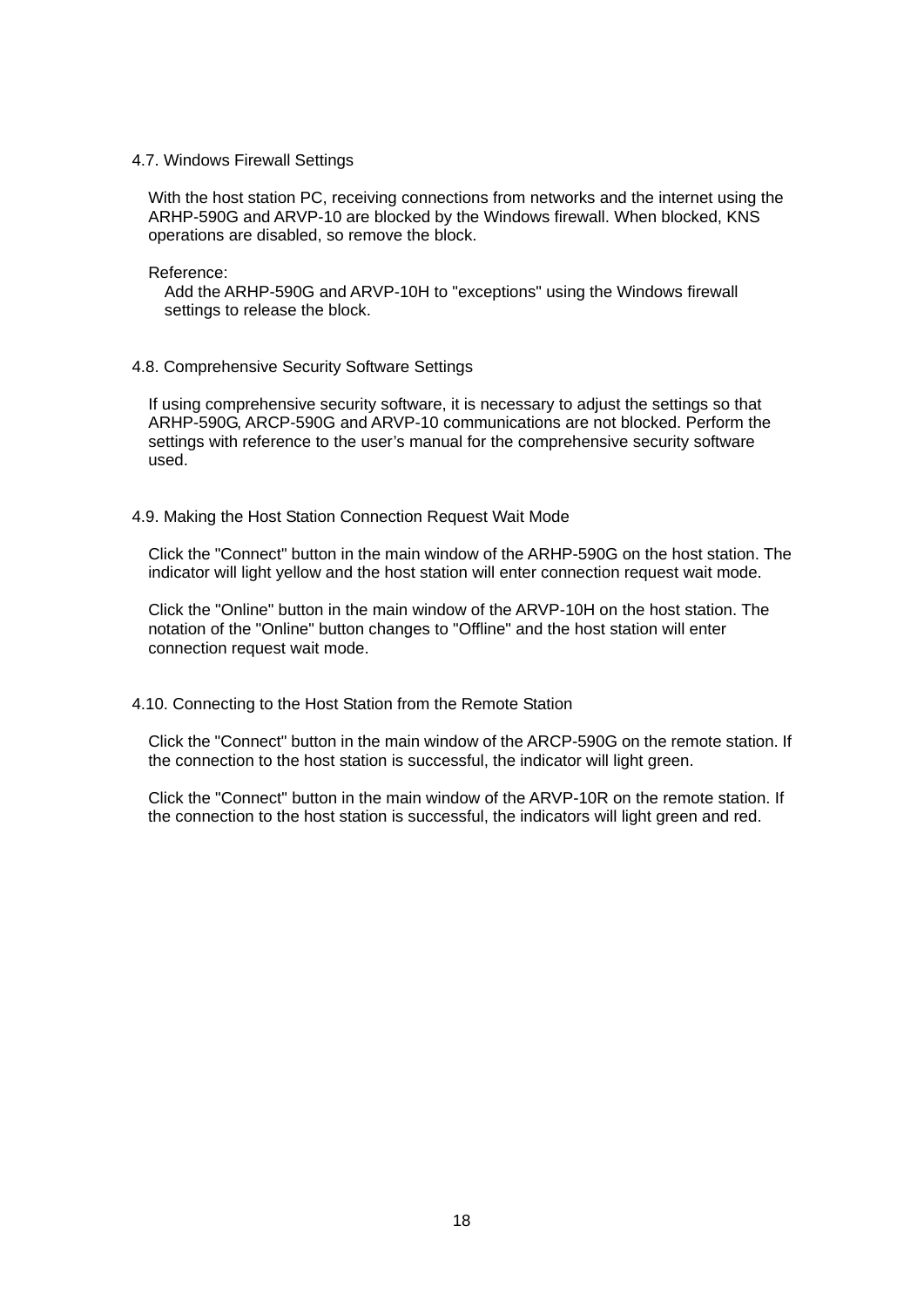# <span id="page-19-0"></span>**5. Limitations Caution!**

#### <span id="page-19-1"></span>5.1. PC Environment Limitations

Check that the ARCP-590G, ARHP-590G, and ARVP-10 operations use Windows Vista SP2 or later, Windows 7 SP1 or later, Windows 8 RTM or later, or Windows 8.1 RTM or later. Earlier versions and other operating systems are not supported. Use the operating systems described above for both the host and remote stations.

For KNS operations, it is necessary to set and change the open broadband router port, Windows firewall functions, and comprehensive security software. Furthermore, it is the customer's responsibility to handle security when using this system. If you do not have confidence in the settings, we recommended you stop using the system.

#### <span id="page-19-2"></span>5.2. Network Environment Limitations

During KNS operations via the internet, it is necessary to set the global IP address on the host station. For your global IP address, consult your contracted provider.

Only registered people can access the host station using their ID and password. Make sure that the ID and password settings cannot be guessed easily by unauthorized people.

On this system, signals are exchanged via the network. Consequently, smooth operations may be disabled compared to normal transceiver operations as delays (during analog/digital conversions) and data loss (which is greatly dependent on traffic) are unavoidable. This is the principle operation of the system.

Examples are cited below.

Audio may break up, meter deflection may not be smooth, standby time may be delayed (in particular, it is not suitable for contests or quick operations such as pile-ups). VFO variability may not be smooth, audio may differ from the actual transceiver audio and digital mode communications such as image communications with SSTV and AFSK, PSK-31, etc., may be disabled, etc.

Broadband is recommended for the internet line used. As a benchmark, use a minimum of 1 Mbps. The speed of analog modems that use telephone lines will greatly reduce sound quality, and may destabilize control, and so cannot be used.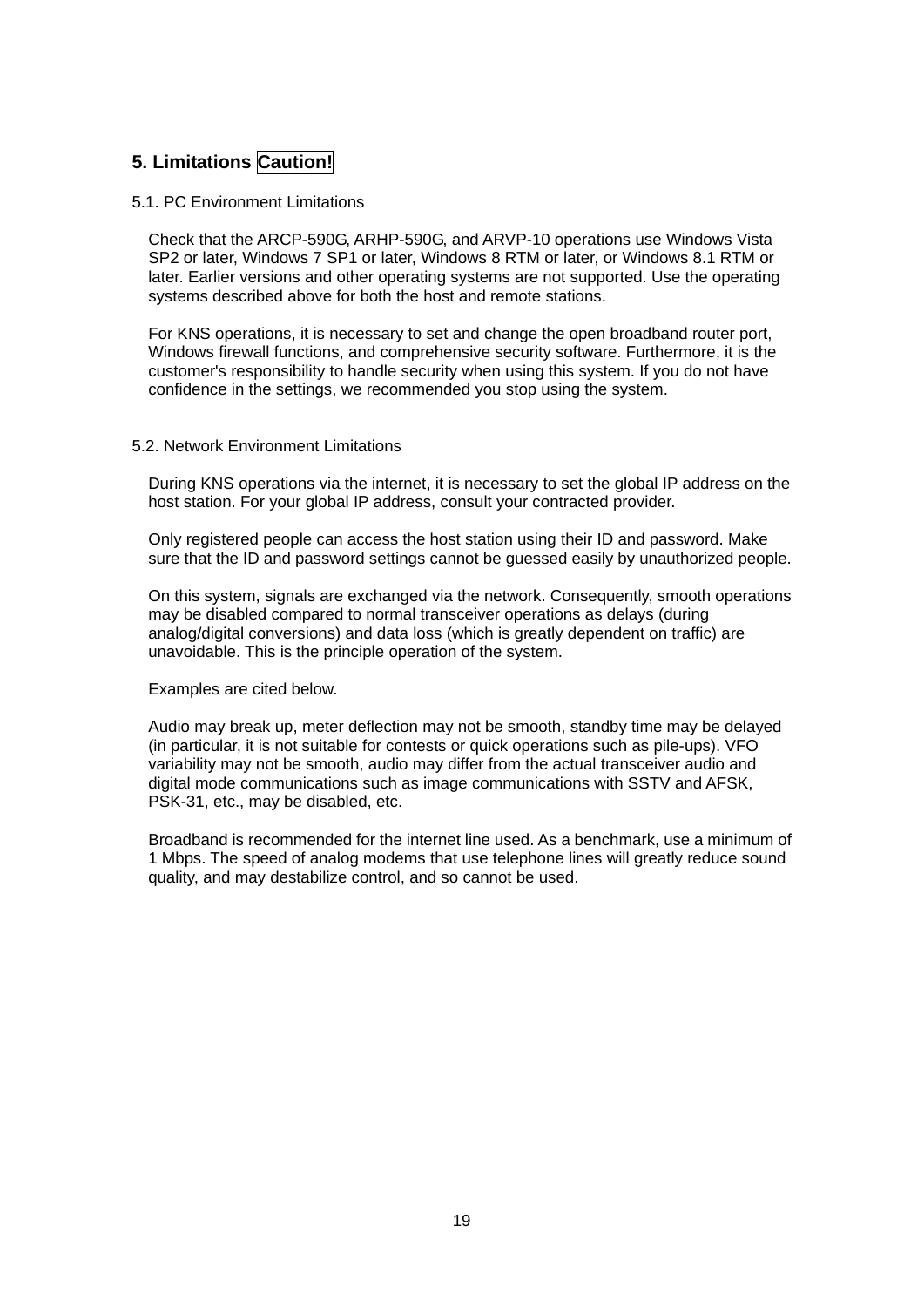#### <span id="page-20-0"></span>5.3. Program Limitations

CW operations are possible, but keying using normal e-keys is not possible. Strings entered using the keyboard are collated for transmit operations.

#### <span id="page-20-1"></span>5.4. Limitations if Using USB Audio Functions

If the PC and TS-590SG are connected via a USB cable, audio transmissions can be transmitted using the USB audio function. However, in principle, there is a delay with USB audio, so sound may be lost depending on the PC performance and load status. If using a USB connection for audio transmissions on the host station, the delay due to network traffic to the remote station is also added, so the delay is further increased.

If audio transmissions are connected via a USB connection, and if playing warning sounds from the Windows or music and video on the PC, the sounds may not emit from the PC speakers.

Furthermore, depending on the Windows sound settings, the transceiver DATA VOX function settings, and the modulation path, the audio may be modulated from the transceiver, so take care during PC operations and when playing music and video.

Depending on the combination of PC and sound functions, normal operations may be disabled.

JVC KENWOOD does not offer support for customer PCs.

We recommend using an audio cable without using USB audio functions for KNS operations. (Refer to ["4.2. Connecting an Audio Cable"](#page-10-2).)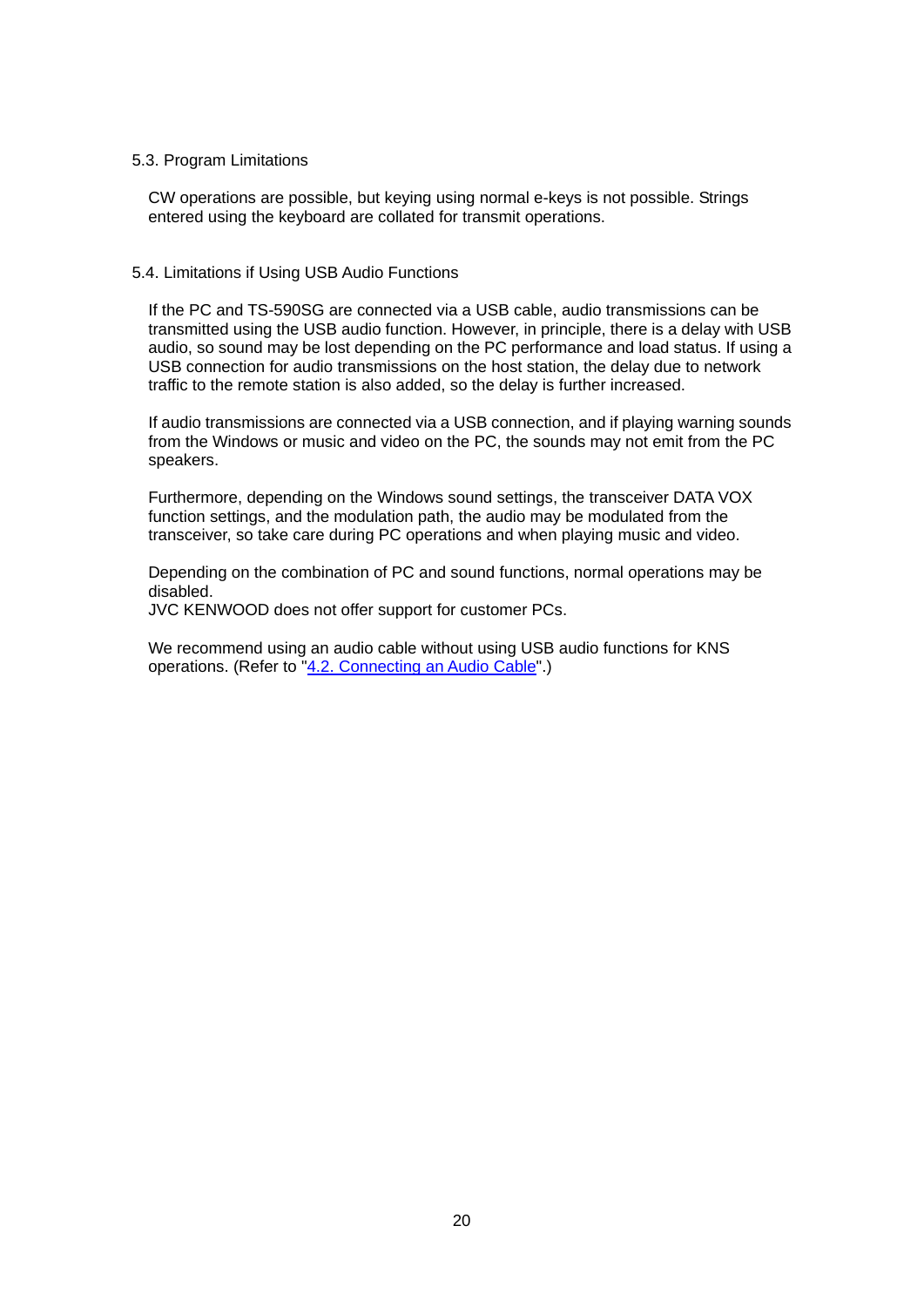# <span id="page-21-0"></span>**6. Frequently Asked Questions**

This section introduces questions that have been asked to date, and subjects verified by JVC KENWOOD Corporation.

|              | Question                                                                                                       | Answer                                                                                                                                                                                                               |
|--------------|----------------------------------------------------------------------------------------------------------------|----------------------------------------------------------------------------------------------------------------------------------------------------------------------------------------------------------------------|
| Installation | When using a network connection<br>via the internet, is KNS disabled<br>unless I obtain a global IP address?   | When using a network connection via<br>the internet, a global IP address is<br>required.                                                                                                                             |
|              | I have a variable global IP address<br>for the host station. Can I still use<br>it?                            | A variable global IP address can also be<br>used, but each time the global IP<br>address changes, you must reset the<br>settings, which is inconvenient. We<br>recommend using a fixed global IP<br>address.         |
|              |                                                                                                                | Even with a variable global IP address,<br>the inconvenience of resetting the<br>settings can be eliminated by using a<br>dynamic DNS service, which can be<br>used in the same way as a fixed global<br>IP address. |
|              | I use CATV internet. Can I use KNS<br>via the internet?                                                        | If you can obtain a fixed global IP<br>address, yes.                                                                                                                                                                 |
|              |                                                                                                                | If using a type with the broadband<br>router built into the cable model, it is<br>possible if port forwarding settings can<br>be made.                                                                               |
|              | Can I use environments with a<br>proxy or firewall on the host station<br>or the remote station or both sides? | A proxy and firewall environments<br>cannot be used.<br>Both the host station and the remote<br>station can be used only on general<br>home network environments.                                                    |
|              | Can I use a wireless LAN or BWA<br>(broadband wireless access)?                                                | We do not recommend this, as line<br>speeds are not fixed for best effort-type<br>wireless.                                                                                                                          |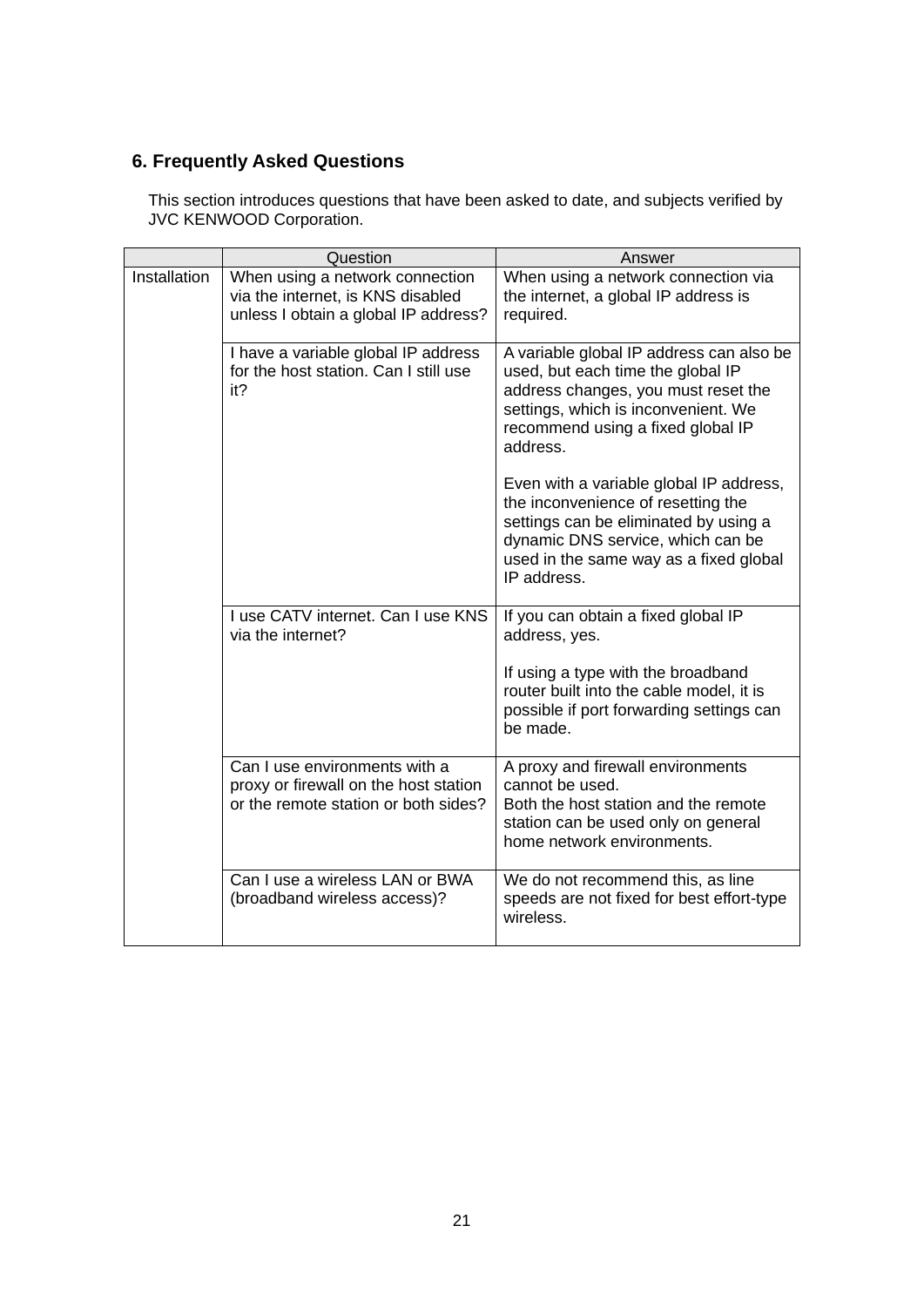|                     | Question                                                                                                        | Answer                                                                                                                                                                                                                                                                                                                                                                                                                                                                                                                                                                                                                                                                                                                                                                                                                                                                                                   |
|---------------------|-----------------------------------------------------------------------------------------------------------------|----------------------------------------------------------------------------------------------------------------------------------------------------------------------------------------------------------------------------------------------------------------------------------------------------------------------------------------------------------------------------------------------------------------------------------------------------------------------------------------------------------------------------------------------------------------------------------------------------------------------------------------------------------------------------------------------------------------------------------------------------------------------------------------------------------------------------------------------------------------------------------------------------------|
| Installation        | I want to use a USB headset or<br>Bluetooth headset on the remote<br>station PC. Will there be any<br>problems? | You can use them, but in principle, a<br>USB headset or Bluetooth headset has<br>unavoidable delays, so entering<br>standby will take considerable time. If<br>the delays are a problem, it is better to<br>avoid using them.<br>After connecting a USB headset or<br>Bluetooth headset, you must set the<br>default recording and playback devices<br>using the Windows sound settings. For<br>details, refer to the USB headset or<br>Bluetooth headset user's manual.                                                                                                                                                                                                                                                                                                                                                                                                                                 |
| Internet            | Cannot operate the transceiver.<br>Cannot connect to the host station.                                          | Check that connections to websites and<br>your internet mail server are still<br>possible.<br>Check the host station IP address, ID,<br>and password.<br>If there are no problems, check the<br>following.<br>Check that the port used for<br>transceiver control (TCP/default<br>setting: 50000) and audio<br>transmissions (UDP/default setting:<br>33550) are set to open on the host<br>station broadband router.<br>Check that there are not two or<br>more broadband routers (hereafter<br>called "BBR") on the host station<br>network. If there are two or more<br>BBRs, either open the port required<br>by KNS for either of the BBRs, or<br>stop one of the BBRs and make<br>sure that only one BBR exists on<br>the network, and then set the<br>required KNS port to open on the<br>BBR. (Refer to "(Supplement): FAQ:<br><b>Explaining the Internet "Cannot</b><br>operate transceiver"".) |
| Operating<br>System | When attempting a KNS<br>connection, a warning message<br>may be displayed by the Windows.                      | Add ARHP-590G and ARVP-10 to the<br>Windows firewall exceptions.                                                                                                                                                                                                                                                                                                                                                                                                                                                                                                                                                                                                                                                                                                                                                                                                                                         |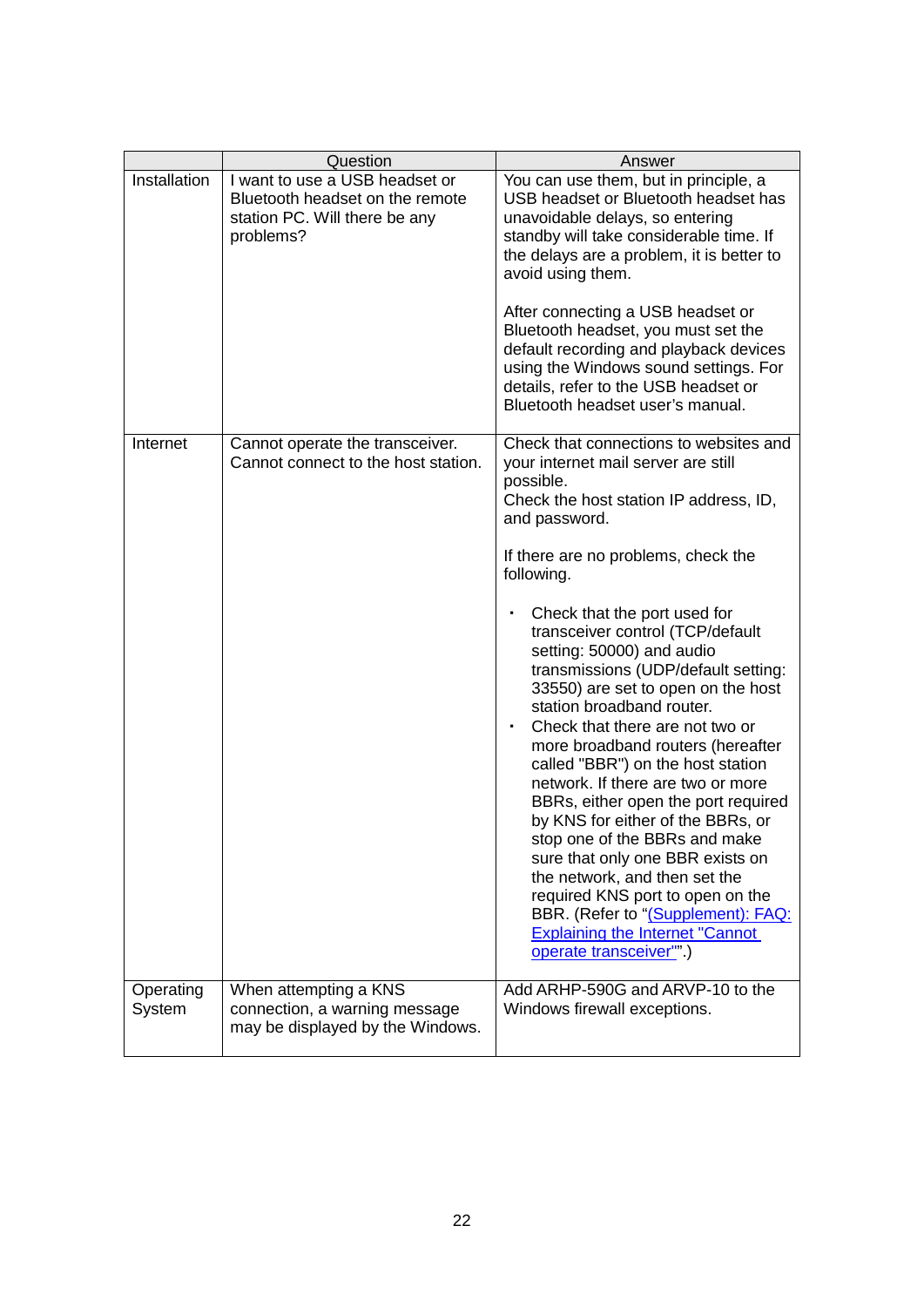|                   | Question                                                                                    |                                                                                                                                                                                                                                                                                                                                                                                                                                                                                                                                                                                                                  |
|-------------------|---------------------------------------------------------------------------------------------|------------------------------------------------------------------------------------------------------------------------------------------------------------------------------------------------------------------------------------------------------------------------------------------------------------------------------------------------------------------------------------------------------------------------------------------------------------------------------------------------------------------------------------------------------------------------------------------------------------------|
|                   |                                                                                             | Answer                                                                                                                                                                                                                                                                                                                                                                                                                                                                                                                                                                                                           |
| <b>Operations</b> | Why can't I use the ARCP-590                                                                | The ARCP-590 is for the TS-590S only.<br>Use the ARCP-590G with the<br><b>TS-590SG.</b>                                                                                                                                                                                                                                                                                                                                                                                                                                                                                                                          |
|                   | Why can't I use the ARHP-590                                                                | The ARHP-590 is for the TS-590S only.<br>Use the ARHP-590G with the<br>TS-590SG.                                                                                                                                                                                                                                                                                                                                                                                                                                                                                                                                 |
|                   | Reception sound quality is different<br>from the TS-590SG itself.                           | Audio via a network is affected by the<br>audio encoding and data bandwidth,<br>and so sound quality may differ from the<br>actual received quality. These are VoIP<br>specifications, and cannot be improved.                                                                                                                                                                                                                                                                                                                                                                                                   |
|                   | I want to control an antenna rotator<br>or peripheral device other than the<br>transceiver. | The current system is compatible only<br>for transceiver control.                                                                                                                                                                                                                                                                                                                                                                                                                                                                                                                                                |
|                   | There are so many limitations. Can<br>this system operate?                                  | Although different from normal<br>operations, considerably practical<br>operations are possible in ordinary<br>communications.<br>There may be some initial confusion<br>over the standby timing until you are<br>familiar with the specific delays via the<br>network.<br>We recommend first becoming familiar<br>with the transceiver operations from the<br>PC using a single ARCP-590G, and<br>then attempting operations on a<br>network environment as the next step.<br>When attempting actual operations,<br>unless operating with a partner, the<br>internet remote operation is hard to<br>understand. |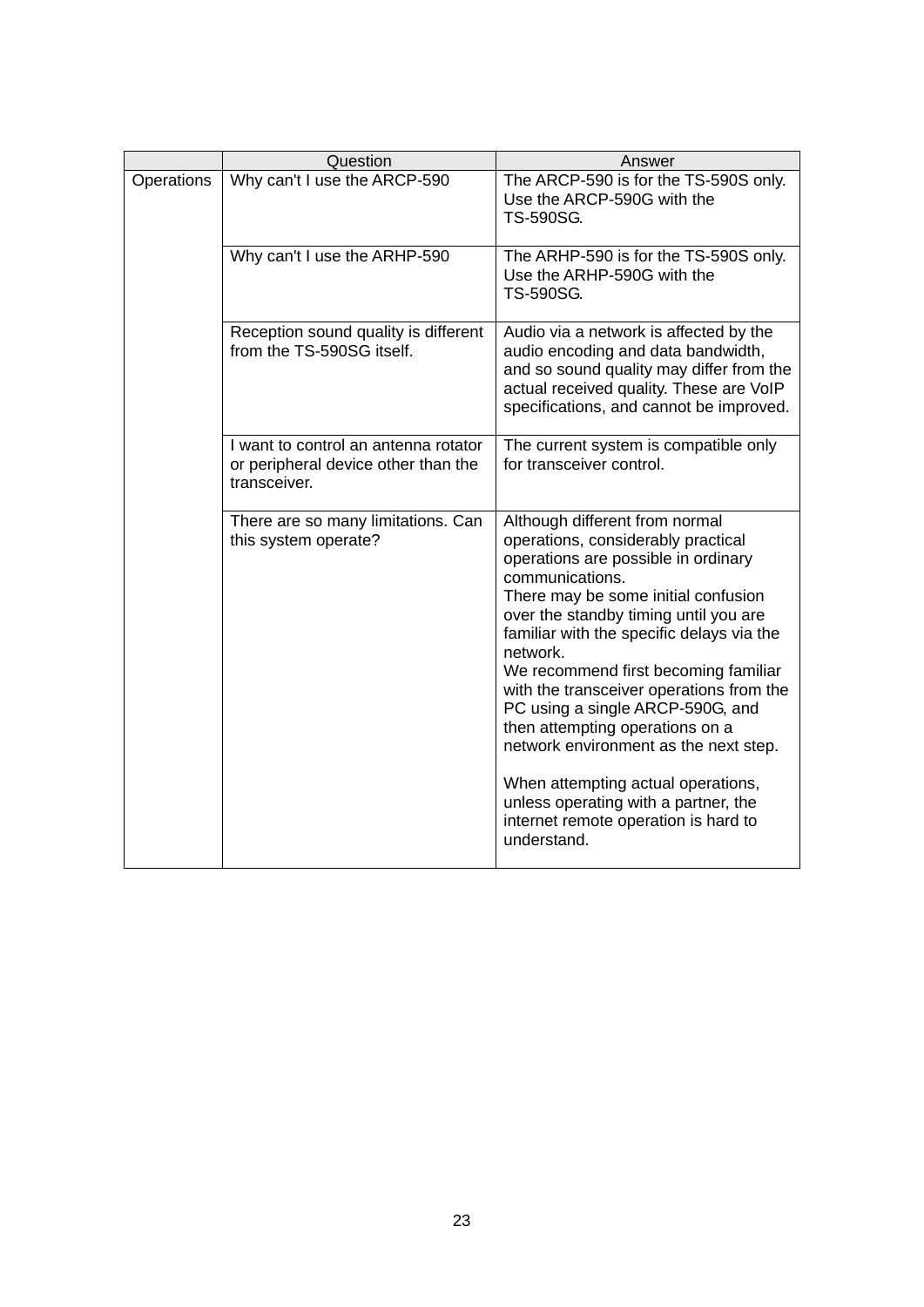|            | Question                                                                                                                                                                                             | Answer                                                                                                                                                                                                                                                                                                                                                                                                                                        |
|------------|------------------------------------------------------------------------------------------------------------------------------------------------------------------------------------------------------|-----------------------------------------------------------------------------------------------------------------------------------------------------------------------------------------------------------------------------------------------------------------------------------------------------------------------------------------------------------------------------------------------------------------------------------------------|
| Operations | Audio transmissions are noisy or<br>small. Where should I check and<br>adjust?                                                                                                                       | Adjust the ACC2 audio level in menus<br>73 and 74.                                                                                                                                                                                                                                                                                                                                                                                            |
|            |                                                                                                                                                                                                      | Try changing the sound function driver<br>version.                                                                                                                                                                                                                                                                                                                                                                                            |
|            |                                                                                                                                                                                                      | If using the sound functions in<br>comprehensive chipsets, try an<br>independent sound card or USB sound.                                                                                                                                                                                                                                                                                                                                     |
|            | I want to hear the beeps and voice<br>guidance audio of the transceiver<br>from the PC speaker. Is this<br>possible.                                                                                 | Set using the "Mixing beep tones for<br>ACC2/ USB audio output" in menu 75.                                                                                                                                                                                                                                                                                                                                                                   |
|            | Can I set the PC to sleep mode<br>while I'm not using the host station?                                                                                                                              | Recovery from sleep mode takes time.<br>During sleep mode recovery, responses<br>to the remote station cannot be returned                                                                                                                                                                                                                                                                                                                     |
|            | When a fixed time has elapsed<br>without the host station being used,<br>the host station PC screen turns<br>OFF, and responses to connection<br>requests from the remote station<br>cannot be made. | until there is a time out. Therefore, we<br>recommend you do not set the host<br>station to sleep mode.                                                                                                                                                                                                                                                                                                                                       |
|            | If there is a connection request from<br>the remote station while the host<br>station is not being used, a<br>message is displayed and<br>connections to the host station are<br>disabled.           | Is the Windows energy save mode<br>operating, and has the power supply to<br>the host station HDD been disabled?<br>When the HDD power supply is turned<br>OFF, the HDD power supply is turned<br>ON to respond, but at this time nothing<br>can be returned until the response to<br>the remote station has timed out.<br>Consequently, set the Windows power<br>supply function settings so that the HDD<br>power supply does not turn OFF. |
|            | An audio I/O between the host<br>station PC and transceiver cannot<br>be performed correctly.                                                                                                        | Check that a default device is specified<br>as the device connected to the<br>TS-590SG using the Windows sound<br>settings on the host station PC.                                                                                                                                                                                                                                                                                            |
|            | The modulation is not performed<br>even when the ARCP-590G "Send"<br>button is pressed.                                                                                                              | Check that the same path as the<br>modulation path wired between the<br>transceiver and the PC has been<br>selected using the ARCP-590G "Setup<br>TX Control" menu.                                                                                                                                                                                                                                                                           |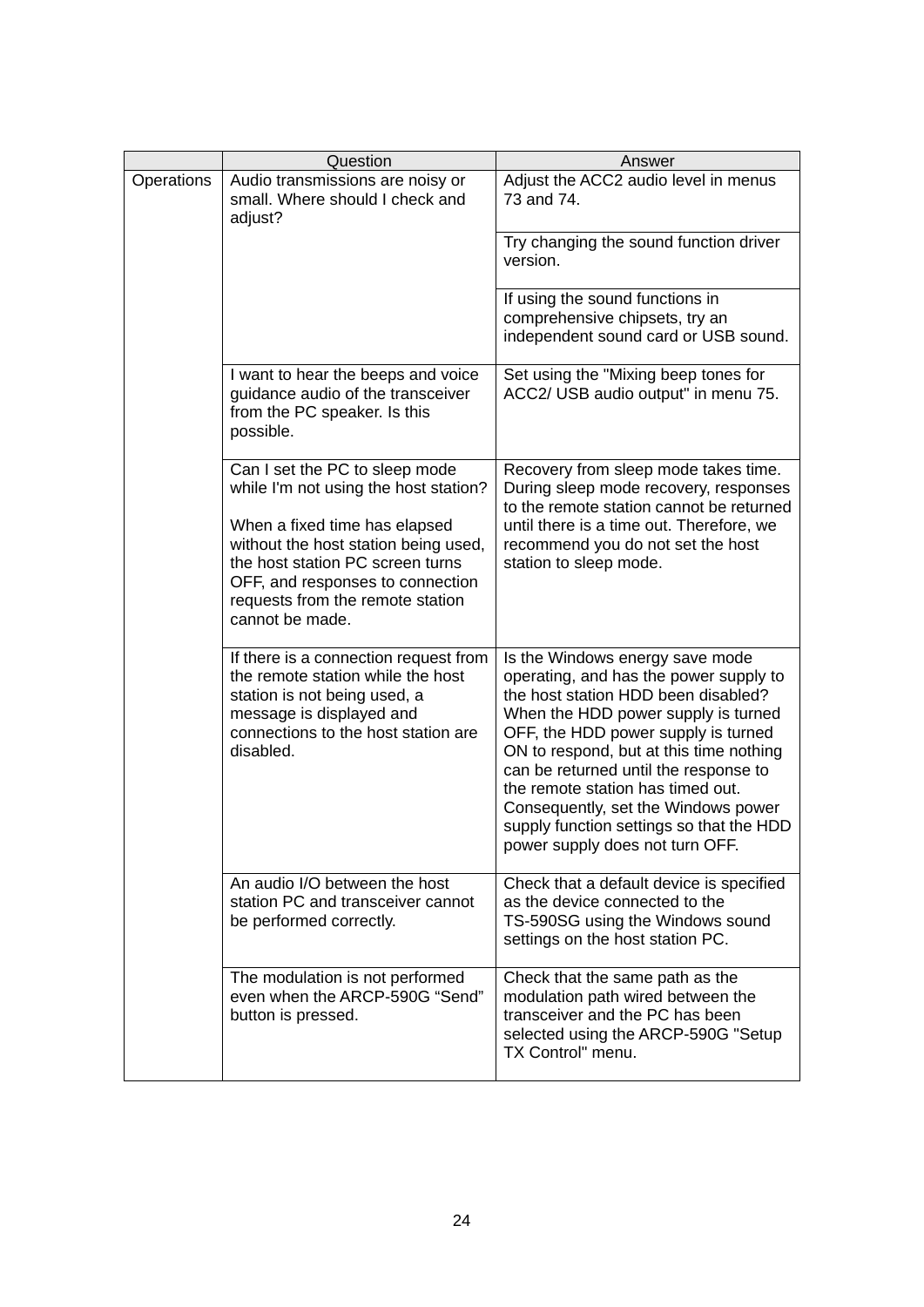|                                                    | Question                                                                                                                                                                                                 | Answer                                                                                                                                                                                                                                                                           |
|----------------------------------------------------|----------------------------------------------------------------------------------------------------------------------------------------------------------------------------------------------------------|----------------------------------------------------------------------------------------------------------------------------------------------------------------------------------------------------------------------------------------------------------------------------------|
| Operations                                         | Cannot exchange the audio<br>transmission correctly between the<br>remote station and the host station.                                                                                                  | Refer to the ARVP-10 help, and check<br>the settings.                                                                                                                                                                                                                            |
|                                                    |                                                                                                                                                                                                          | Check that a default device has been<br>specified for the PC speakers,<br>microphone, or headset currently in<br>use, using the Windows sound settings<br>on the remote station PC.                                                                                              |
|                                                    |                                                                                                                                                                                                          | Check whether the PC microphone or<br>headset has been muted or is at low<br>volume.                                                                                                                                                                                             |
|                                                    |                                                                                                                                                                                                          | Check that the PC, speakers,<br>microphone, and headset are<br>connected correctly.                                                                                                                                                                                              |
|                                                    | The audio transmission keeps<br>varying in volume and is not<br>constant.                                                                                                                                | Has the AGC been turned ON using the<br>VoIP software input audio settings?<br>For details, refer to the VoIP software<br>user's manual, and check the settings.                                                                                                                 |
|                                                    | The final part of the audio<br>transmitted from the host station<br>transceiver is missing.                                                                                                              | If you return to receiving operations<br>immediately after the conversation has<br>finished using the remote station, you<br>may switch to receiving before all the<br>audio has been transmitted due to the<br>audio transmission delay.                                        |
|                                                    |                                                                                                                                                                                                          | In such cases, use the ARCP-590G pull<br>down menu to select "Tool" and then<br>"Setup TX Control", and set a slightly<br>longer time in "Delay at TX changes to<br>RX when Network Connection".                                                                                 |
|                                                    | When selecting a tuning step other<br>than "Preset", reaction may be<br>delayed during KNS operations.                                                                                                   | When set to other than "Preset", the<br>network is more easily delayed than when<br>using "Preset" due to the difference in the<br>internal commands. In such cases, either<br>select "Preset" and perform tuning, or<br>change the frequency using the<br>"MULTI/CH" operation. |
| Comprehe<br>nsive<br>security<br>software,<br>etc. | I'm using comprehensive security<br>software, but when I try a KNS<br>connection, the warning "Software<br>is attempting to connect to the<br>internet" is displayed. Can I press<br>the "Block" button? | Refer to the user's manual for the<br>comprehensive security software being<br>used, and set it so that the<br>communications of the port used by<br>ARCP-590G, ARHP-590G and<br>ARVP-10 are not blocked.                                                                        |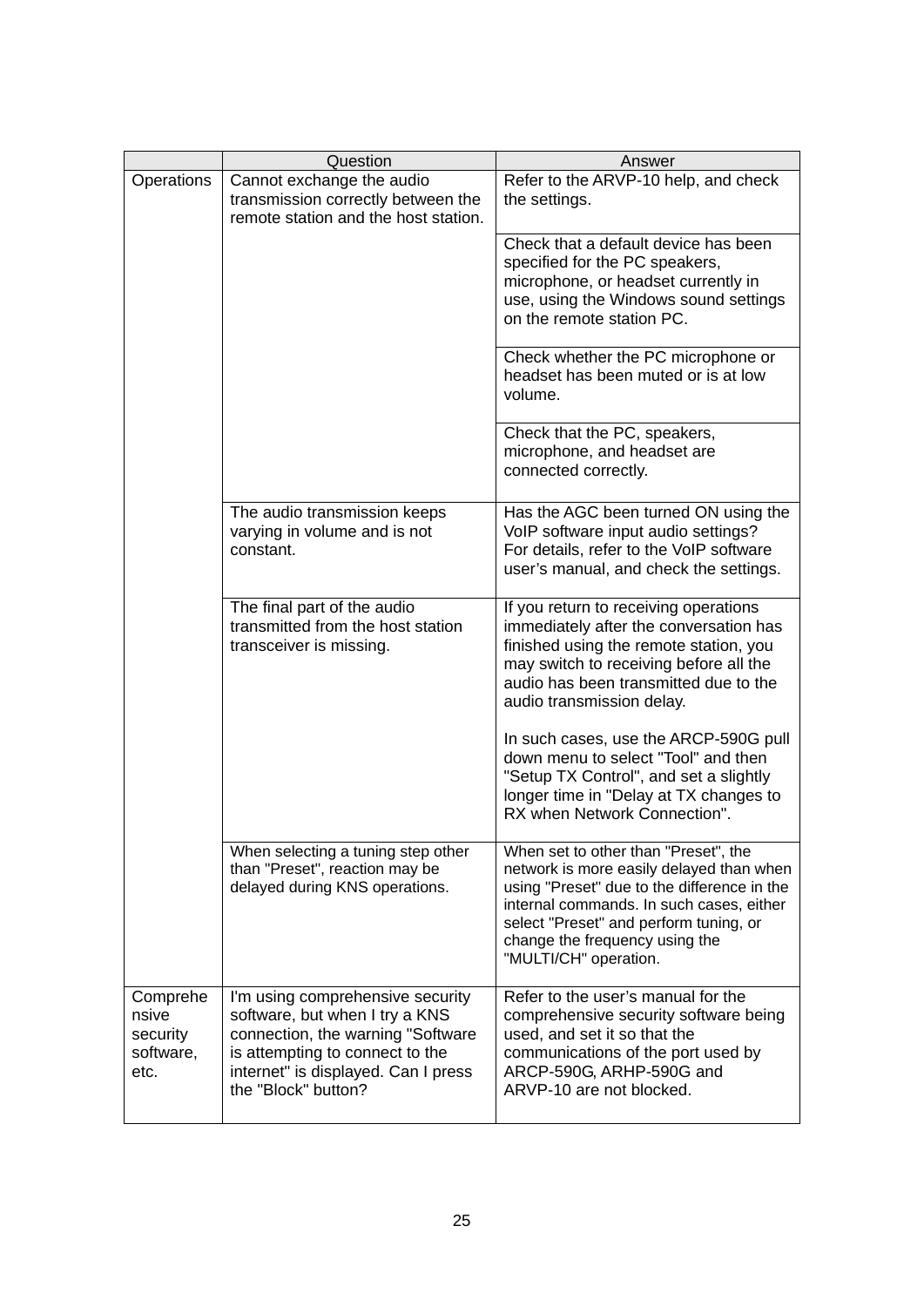|       | Question                                                                                                                                                         | Answer                                                                                                                                                                                                                                                                              |
|-------|------------------------------------------------------------------------------------------------------------------------------------------------------------------|-------------------------------------------------------------------------------------------------------------------------------------------------------------------------------------------------------------------------------------------------------------------------------------|
| Other | After implementing KNS operations<br>on the PC used as the host station,<br>the sound has vanished from the<br>PC during audio and video<br>playback on the PC.  | It is possible that the device connected<br>to the TS-590SG has been selected as<br>the default device using the Windows<br>sound settings.<br>Use the Windows sound settings to<br>check whether the PC speakers have<br>been selected as the default playback<br>device.          |
|       | When playing audio and video<br>when implementing KNS operations<br>on the PC used as the host station,<br>the audio is transmitted from the<br><b>TS-590SG.</b> | During KNS operations, all audio output<br>from the PC is input to the TS-590SG as<br>transmitted audio.<br>During KNS operations, do not play<br>audio or video. Furthermore, we<br>recommend terminating other<br>programs.                                                       |
|       | Loud sounds are suddenly output<br>from the host station transceiver.                                                                                            | The cause is the remote station user<br>operating the volume control.<br>You can use the ARHP-590G to prohibit<br>volume operations from the remote<br>station.<br>Select the "Tool" menu and the "Setup",<br>and enable the "Prohibit AF gain control<br>from ARCP-590G" checkbox. |
|       | After restarting the host station for<br>any reason, are there any settings<br>to enable standby mode<br>automatically?                                          | In the ARHP-590G "Tool" menu, select<br>"Setup", and then enable the "Run<br>automatically at Windows startup"<br>checkbox.<br>When the PC is restarted, it will<br>automatically enter standby mode.                                                                               |